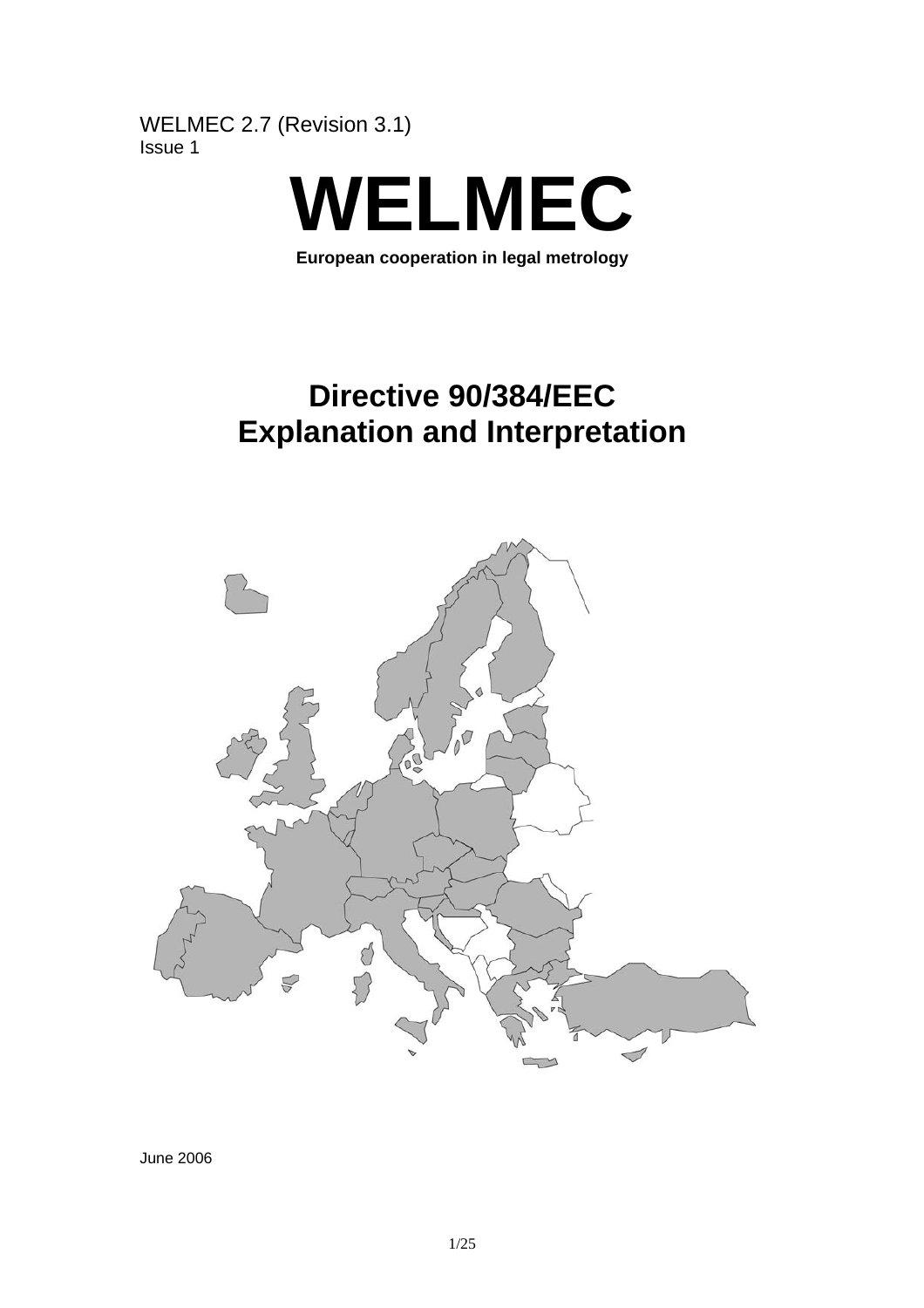

**European cooperation in legal metrology** 

WELMEC is a cooperation between the legal metrology services of the Member States of the European Union and EFTA. This document is one of a number of Guides published by WELMEC to provide guidance to manufacturers of measuring instruments and to notified bodies responsible for conformity assessment of their products. The Guides are purely advisory and do not themselves impose any restrictions or additional technical requirements beyond those contained in relevant EC Directives. Alternative approaches may be acceptable, but the guidance provided in this document represents the considered view of WELMEC as to the best practice to be followed.

WELMEC 2.7 (first revision of WELMEC 3.1) Issue 1 Draft April 2006

Published by:

WELMEC Secretariat Federal Office of Metrology and surveying (BEV) Arltgasse 35 A-1160 Vienna Austria

Tel: +43 676 8210 3608 Fax: +43 1 49 20 875 8006

Email : welmec@bev.gv.at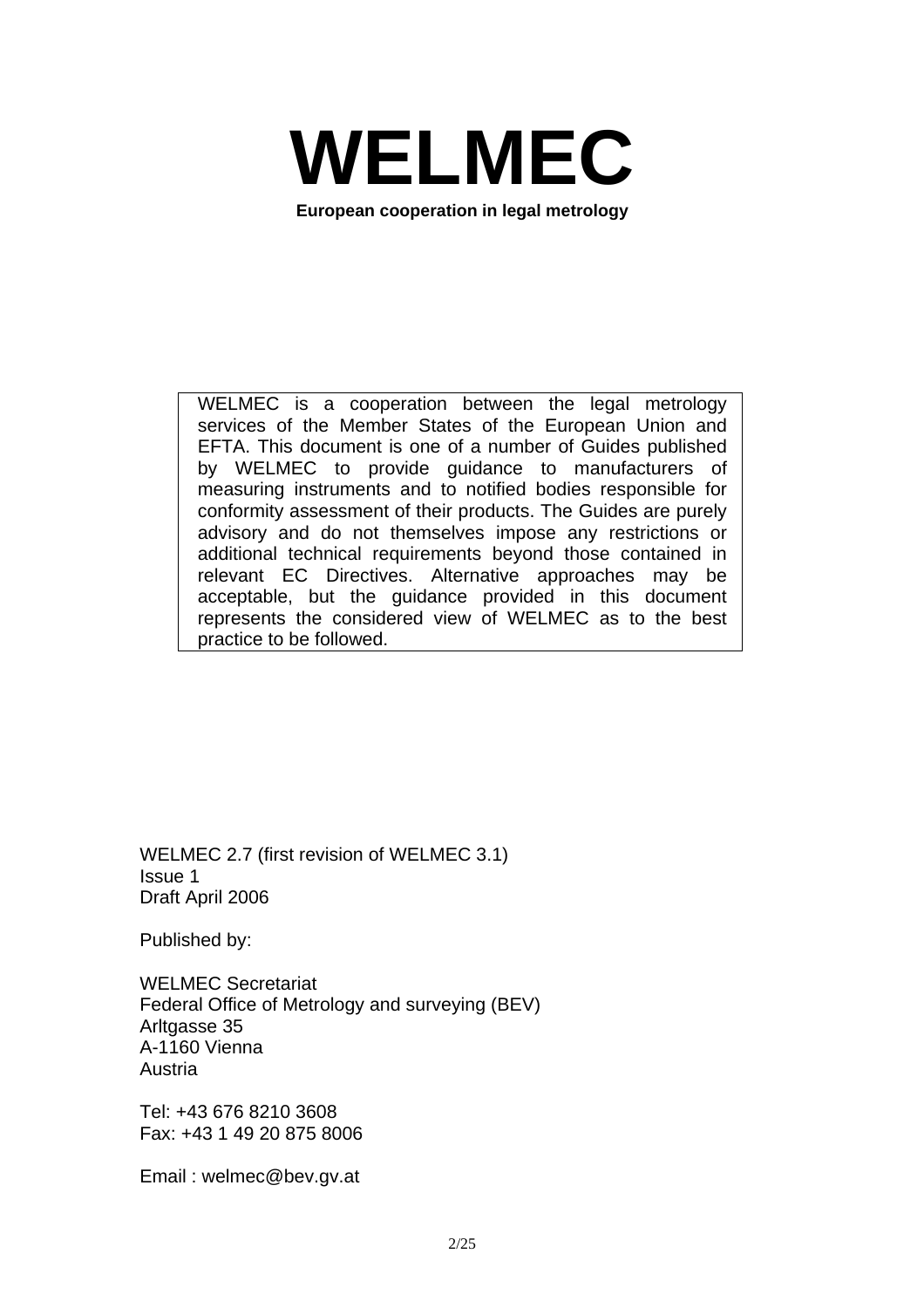#### **CONTENTS**

#### **FOREWORD**

#### **1 Introduction**

#### **2 Scope**

#### **3 Freedom of movement**

- Placing on the market
- The CE conformity marking and the green metrology sticker
- Inscriptions accompanying the CE marking
- Arrangement of CE marking, green metrology sticker, last two digits of the year and notified body number
- Putting into service
- Relationship with directive 76/211/EEC
- **4 Transition arrangements**
- **5 Essential requirements**
- **6 European standard EN45501**
- **7 Notified bodies**
- **8 Conformity assessment**
- General
- The conformity assessment procedures
- Execution in two stages
- Criteria for the choice of one or two stage procedure, and place of assessment
- Responsibilities of the bodies involved

#### **9 Moment of affixation of conformity marks and identification numbers**

#### **10 Other markings and inscriptions**

- The red symbol of restricted use

#### **11 Supervision of instruments in use**

#### **12 National rules applying to the use**

#### **13 Repeals**

#### **14 Miscellaneous**

- Manufacturer
- Direct sales
- Direct sales to the public
- Field trials
- Changing the instrument after it has been put into service
- Hybrid instruments.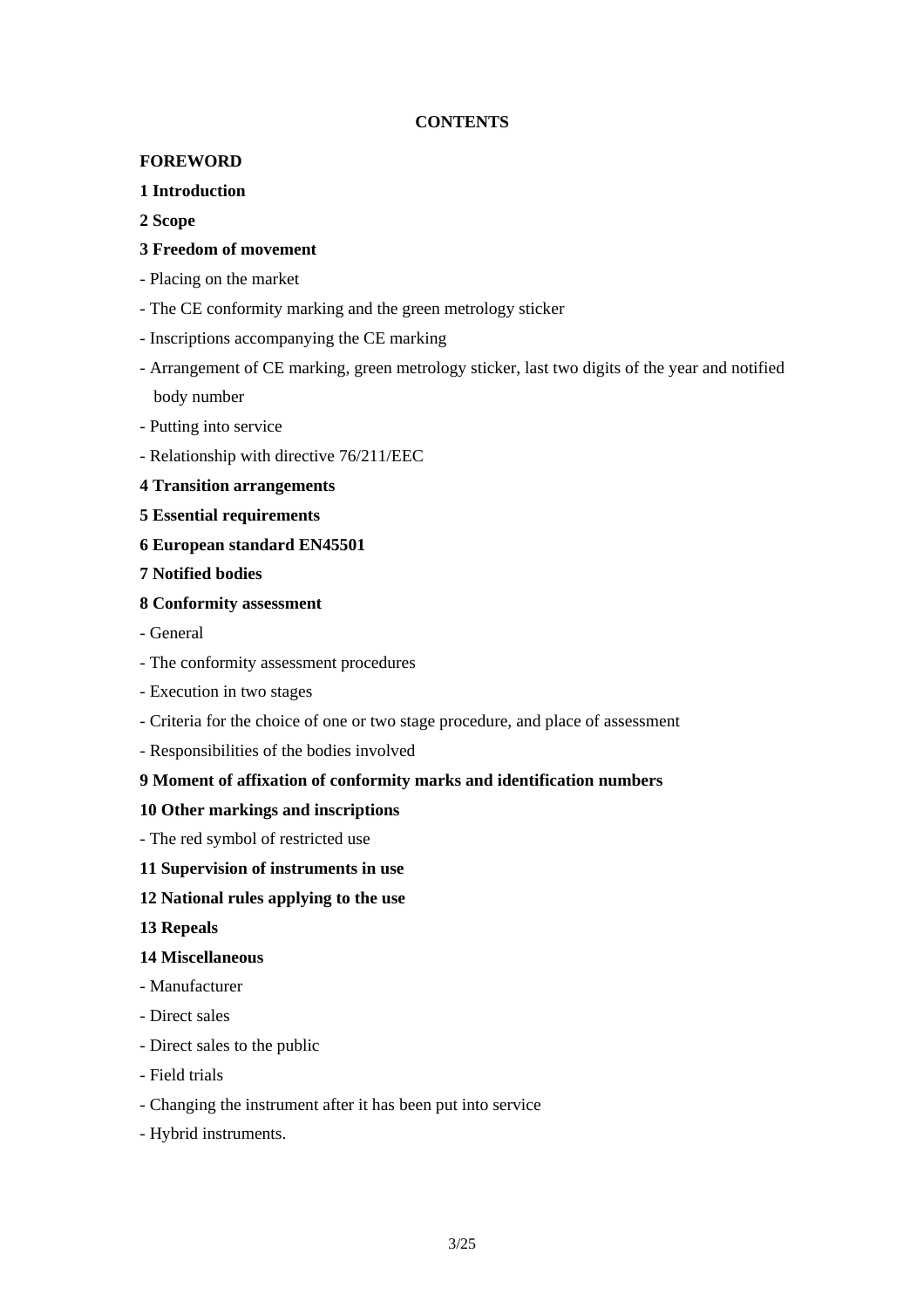## **FOREWORD**

This document provides explanation and interpretation in respect of the provisions contained in Council directive 90/384/EEC (amended by directive 93/68/EEC) on non-automatic weighing instruments.

It does not provide a systematic treatment of all provisions of the directive, but instead deals only with those of the directive's elements of which experience has shown that further clarification was needed.

The document will assist all interested parties in correctly interpreting and applying this piece of community legislation: Member States of the European Union and Signatories of the Agreement on the European Economic Area, who transposed the directive in their respective national legislations; manufacturers of non-automatic weighing instruments, whether established in the European Economic Area or in third countries; users of non-automatic weighing instruments; consumers.

This document revises WELMEC Guide 3.1 Issue 1, previously published as WELMEC guide 5.

The text of that document was prepared by the Directorate-General Industry of the European Commission, in collaboration with WELMEC Working Group 2. The text corresponded to the opinion of the services of the European Commission at the time of preparation. However, attention was drawn to the fact that a binding interpretation of Community legislation can only be given by the Court of Justice. With respect to that disclaimer it was decided to issue this revised document as a new WELMEC Guide under the full responsibility of WELMEC. The Commission together with the working group on NAWI directive may decide at a further stage to make reference to this WELMEC guide on the EU web-site.

Vienna, June 2006

.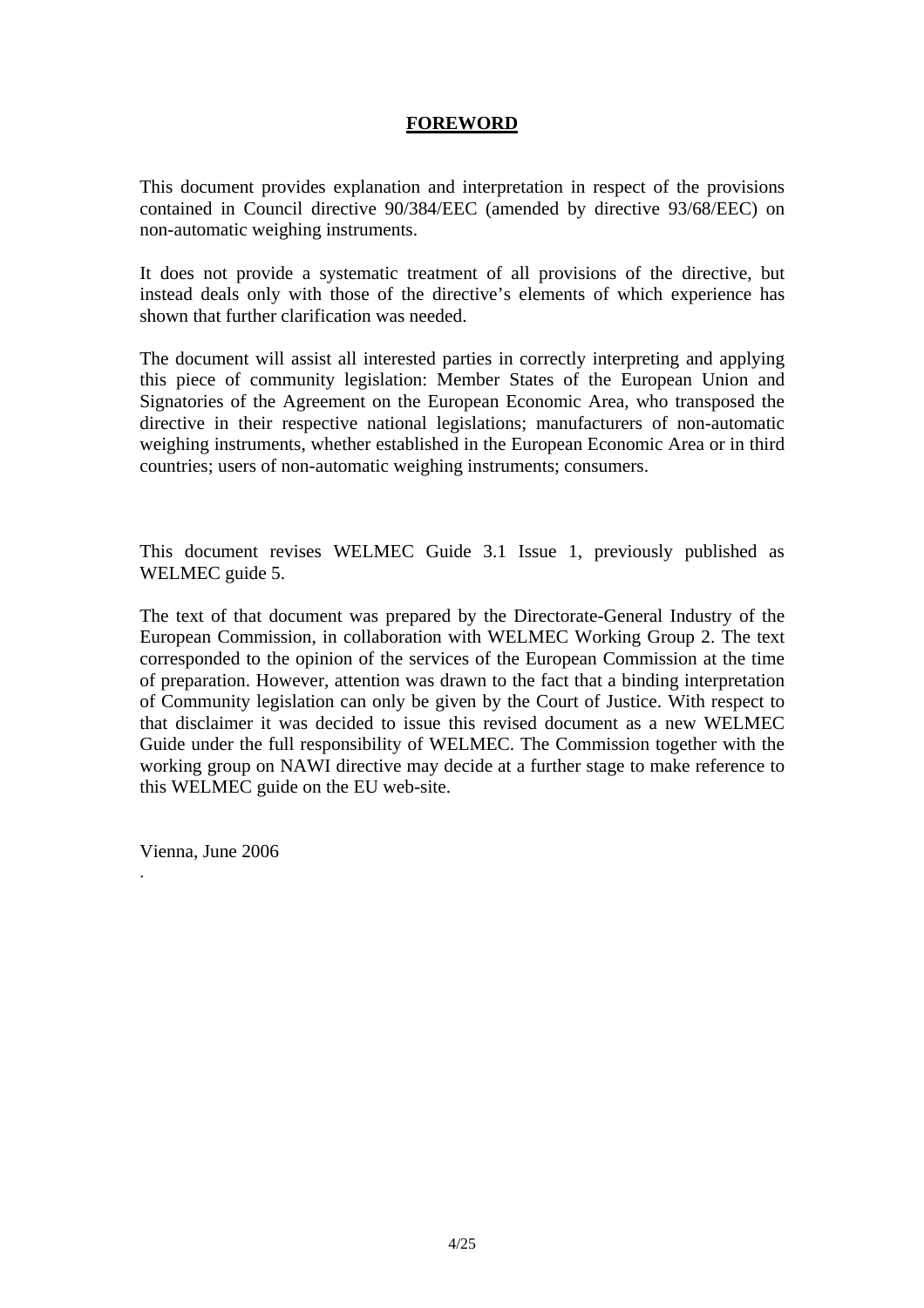# **DIRECTIVE 90/384/EEC: EXPLANATION AND INTERPRETATION**

## 1. INTRODUCTION

Directive 90/384/EEC was adopted on 20 June 1990 and came into force on 1 January 1993. It was modified by directive 93/68/EEC of 22 July 1993, with effect from 1 January 1995.

The directive concerns all non-automatic weighing instruments and is total in application. This means that no national provisions dealing with the application field of the directive may exist any more, other than those transposing the directive.

The application areas listed in Article 1.2(a) became controlled areas or continue as controlled areas as and from 1 January 1993. All other areas of use were deregulated and fell under Article 1.2(b) from that date.

Without prejudice to the provisions of the transition arrangements (which ended on 31 December 2002), all new instruments being placed on the Community market from 1 January 1993 shall carry the manufacturer's mark or name and the maximum weighing capacity. They may have to carry the CE marking for conformity to another directive (without the green metrology sticker). In addition, instruments to be used for applications listed in Article 1.2(a) must bear the CE conformity marking accompanied by the green metrology sticker. In the latter case they shall satisfy the essential requirements that apply to them and their conformity with these essential requirements shall have been assessed in accordance with the provisions on conformity assessment.

An instrument in use on 1 January 1993 could continue in use according to the rules in force when the type/design was first placed on the market. It might be or might not be subject to metrological controls prior to 1 January 1993.

# 2. SCOPE

A **weighing instrument** is defined in Article 1.1 as a measuring instrument that uses the action of gravity on a body to determine the mass of the body. A characteristic that distinguishes a **non-automatic weighing instrument** from other weighing instruments is that an operator is required during the weighing operation to obtain the result, e.g. to place the load on the load receptor of the instrument. By this definition, the following types of weighing instrument among others are included: retail shop scales, laboratory balances, bathroom scales, baby scales and kitchen scales.

Only measuring instruments that meet the definition in Article 1.1 of a non-automatic weighing instrument are within the scope of the directive. Furthermore, legal weighing instruments must indicate the value of the mass (Essential requirement 8.1 of Annex I).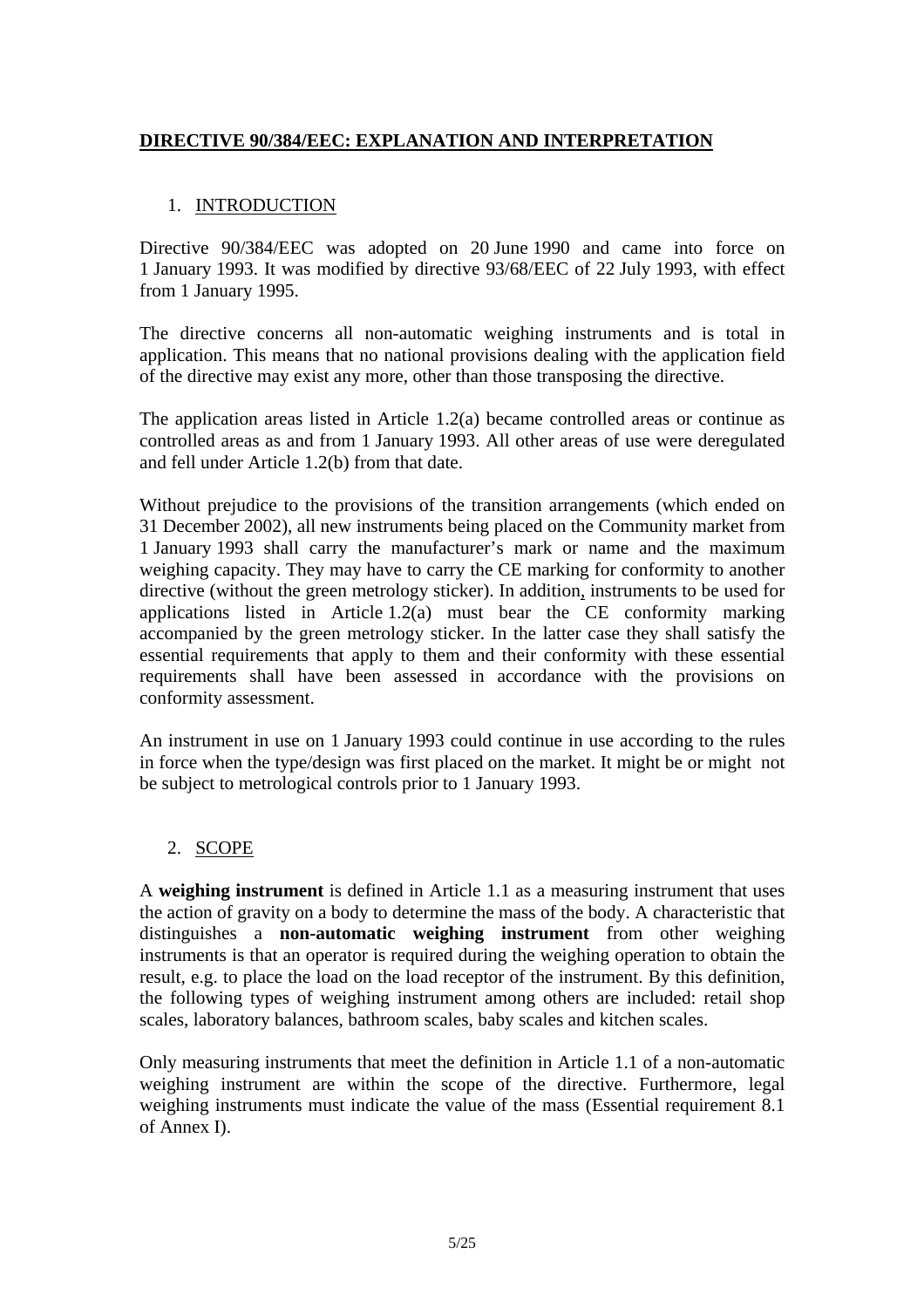The definition of a non-automatic weighing instrument does not cover instruments which are used for qualitative analysis that do not indicate mass but the related characteristic only (e.g. geological or metallurgical analysis, hectolitre mass of grain, ...), and counting instruments that do not display mass (e.g. coin counters, pill counters, parts counters)

Concerning cases where doubt exists to determine whether an instrument is a NAWI or an AWI covered by an OIML recommendation the guidance provided in guide WELMEC 2 in paragraph 3.1.9 is to be used.

## 3. FREEDOM OF MOVEMENT

## **Placing on the market**

l

The minimal control foreseen by the directive is that an instrument must bear the manufacturer's mark or name, and its maximum weighing capacity before being put on the market. An instrument marked in this way, with the CE marking because of other directives but without the green metrology sticker is entitled to free movement on the Community market, that is to say, it can be marketed in any of the EC Member States without having to comply with any other requirements concerning metrology. However, for bringing into service the directive identifies certain applications that require the mandatory use of instruments that bear the CE conformity marking and the green metrology sticker.

## **The CE conformity marking and the green metrology sticker**

*(Note : black M on green square background could also be "painted" on the instrument, however in the rest of the text the word sticker is nevertheless used but to be understood as covering all situations)*

The CE conformity marking, if accompanied by the green metrology sticker, signifies that the instrument carrying these two markings satisfies the essential requirements of directive 90/384/EEC and has been subjected to conformity assessment in accordance with it. Additionally, the CE marking signifies conformity with the provisions of all other directives applying to the instrument that require the affixing of the CE conformity marking. $\frac{1}{1}$ 

The green metrology sticker is a supplementary metrology marking, *mandatory* under directive 90/384/EEC as is the CE marking itself, which indicates that the CE marking includes a declaration of compliance to essential requirements of directive 90/384/EEC.

The green metrology sticker is not to be regarded as what used to be known in the past as an initial verification mark. Such an initial verification mark does not exist any more for non-automatic weighing instruments.

<sup>&</sup>lt;sup>1</sup> Of particular relevance is directive 89/336/EEC on electromagnetic compatibility, amended by directive 92/31EEC. Instruments that are used for Article 1.2(a) applications are covered, for their immunity against electromagnetic disturbances, by directive 90/384/EEC. For their emission of electromagnetic disturbances, however, they are covered by directive 89/336/EEC. Instruments used for Article 1.2(b) purposes are covered by directive 89/336/EEC for emission and immunity.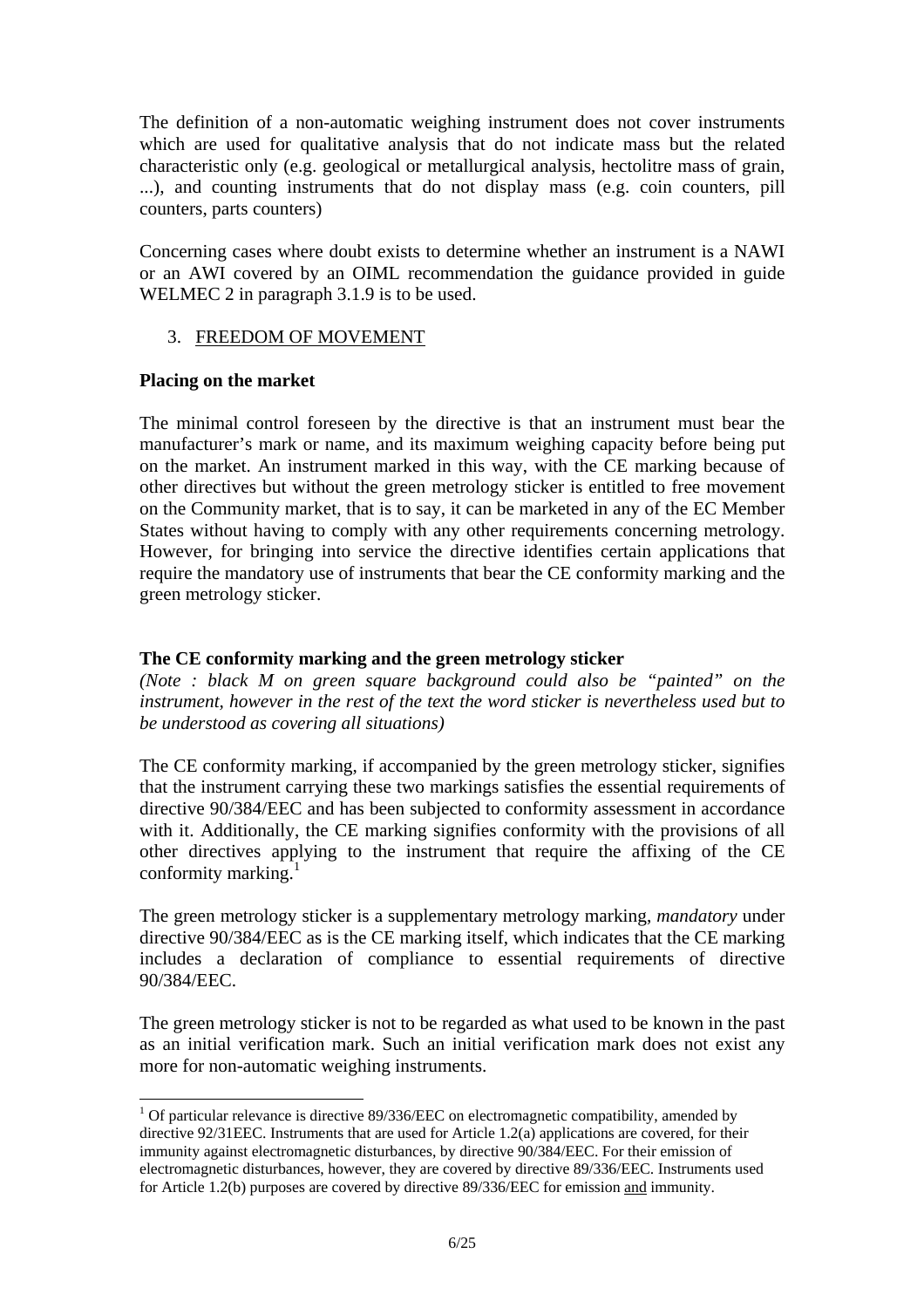Consequently, like the CE marking, the green metrology sticker may not be removed from an instrument that is used for Article 1.2(a) purposes. The CE marking and the green metrology sticker belong indissolubly together to signify conformity with the essential requirements of directive 90/384/EEC at the time the instrument was placed on the market and brought into service.

When the instrument consists of a set of modules and peripherals, operating together, the CE-marking, accompanied by the green metrology sticker, shall be affixed on the instrument's main module . However, both markings together concern the complete instrument, including modules and peripheral devices, as far as applicable (see chapter 5, paragraph  $2$ ).<sup>2</sup> Unfortunately, this system does not indicate what devices were subject to the conformity assessment procedure. This might be a problem for market surveillance authorities, in particular where devices have been connected after the instrument is in use, without involvement of the original manufacturer. However, in case of doubt, market surveillance authorities may require all necessary information from the original manufacturer especially by the way of the declaration of conformity which could identify the modules and peripherals composing the complete instrument covered by the declaration.

To leave no doubt, a module or a peripheral cannot be subject on its own to a conformity assessment procedure and a declaration of conformity with reference to the NAWI directive. This is only possible for complete instruments. A module or a peripheral can bear the CE marking according to other directives but it cannot bear the green metrology sticker. This is also true for POS (Point of Sale) devices. Conformity assessment procedures should be applied to the complete instrument, including the eventually connected POS device. Modules having a test certificate are not indemnified against the procedure described before. A test certificate can only serve to be accepted by a notified body responsible for EC type-examination of the complete instrument to avoid duplication of tests and in the case of application of WELMEC guide 2.5 on modular approach.

Note : Concerning module, peripheral and modular approach of NAWIs refer to Guide 2.5 on modular approach

Affixing the CE marking and the green metrology sticker to the instrument is the responsibility of the manufacturer of the complete instrument. This does not imply that the affixation must necessarily be carried out by the manufacturer himself. It can be carried out under the manufacturer's responsibility by his authorised representative established within the Community. Notified bodies involved in EC verification or EC unit verification cannot take responsibility for affixing the CE marking and/or the green metrology sticker.

Since the CE conformity marking and the green metrology sticker necessarily go together under the directive, for reasons of simplicity 'CE marking', 'CE marked

l

<sup>&</sup>lt;sup>2</sup> This paragraph replaces the former paragraph of Guide 3.1 because it was not the intention to apply the green metrology sticker to each of the devices. Due to the former interpretation there could be instruments put into service prior to this new version of the guide which may bear a green M on the main part of the instrument and also on peripherals .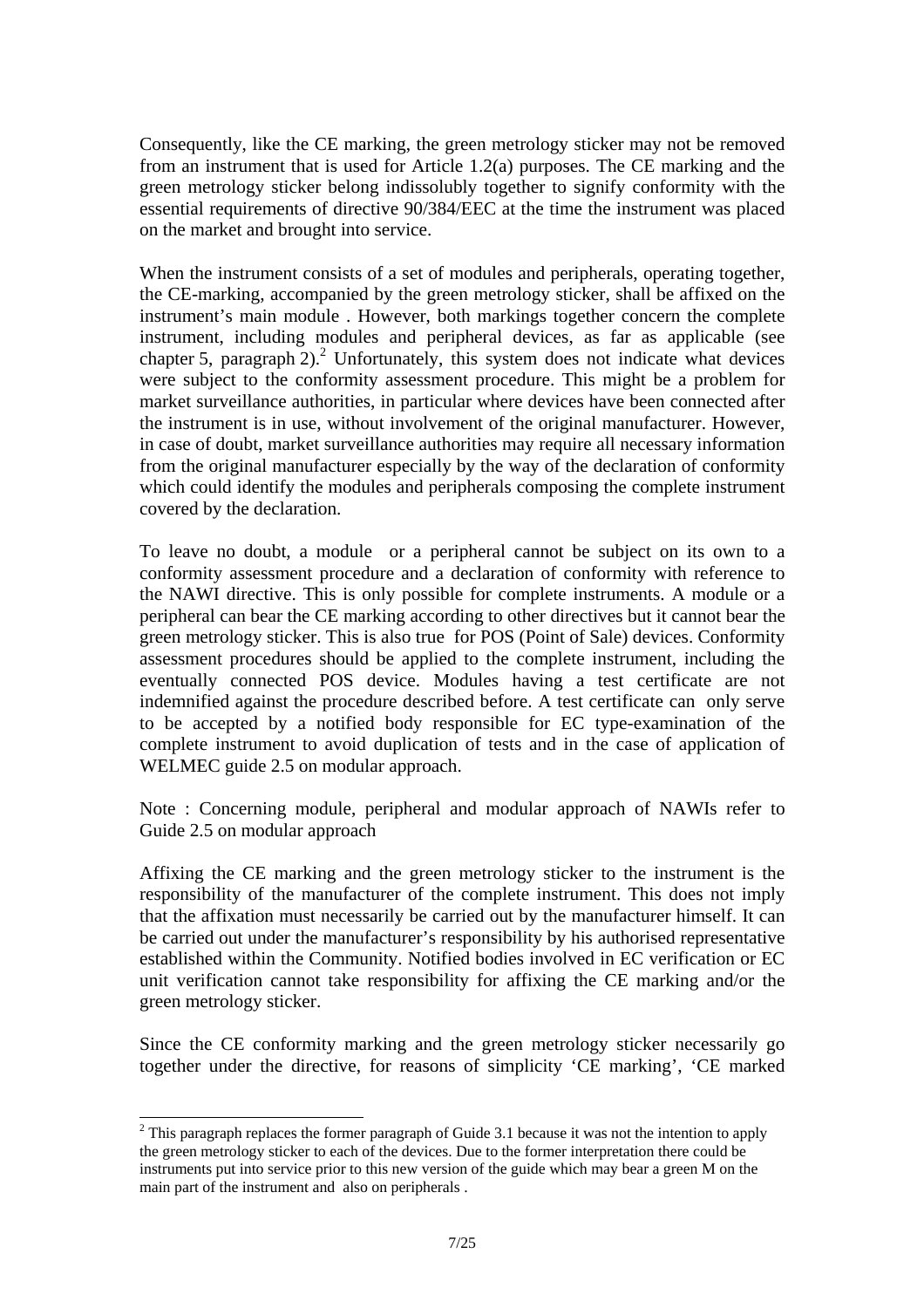instrument', etc, refers hereafter to CE marking plus green metrology sticker, unless specified otherwise.

### **Inscriptions accompanying the CE marking**

As a general rule where a notified body is involved in the conformity assessment procedure, its identification number must follow the CE marking. This general rule has been adopted in directive 90/384/EEC, Annex IV. This does not apply to the notified body for type examination.

According to Annex IV, section 1.1, (c), of the directive, the identification number(s) of the notified body/bodies that has/have carried out the EC surveillance or the EC verification or the EC unit verification shall be affixed to the instrument distinctly grouped together with the CE marking and the year.

According to Annex IV, section 1.1, (c), of the directive instruments subject to the EC conformity assessment procedure must bear the last two digits of the year in which the CE marking was affixed.

# **Arrangement of CE marking, green metrology sticker, last two digits of the year and notified body number**

Although directive 90/384/EEC specifies that :

- the CE marking,
- the identification number(s) of the notified body/bodies that has/have carried out the EC surveillance or the EC verification,
- the green sticker with the capital letter M
- and the last two digits of the year

shall be affixed in a clearly visible, easily legible and indelible form to instruments for which EC conformity has been established, it does not require a mandatory arrangement especially for the green M.

For reasons of uniformity on non-automatic weighing instruments and taking into consideration what is applicable to other measuring instruments submitted to the MID (Measuring Instruments Directive) it is considered preferable to arrange the markings and inscriptions referred to before in the same order as prescribed by the MID (e.g. CE, green M , last two digits of the year of affixing, identification number (s) of notified body(ies)).

"Clearly visible" means visible to an enforcement officer when the instrument is in its normal operating position.

#### **Putting into service**

The special areas of use requiring CE marked instruments are listed in Article 1.2(a) of the Directive. All other applications do not require instruments CE marked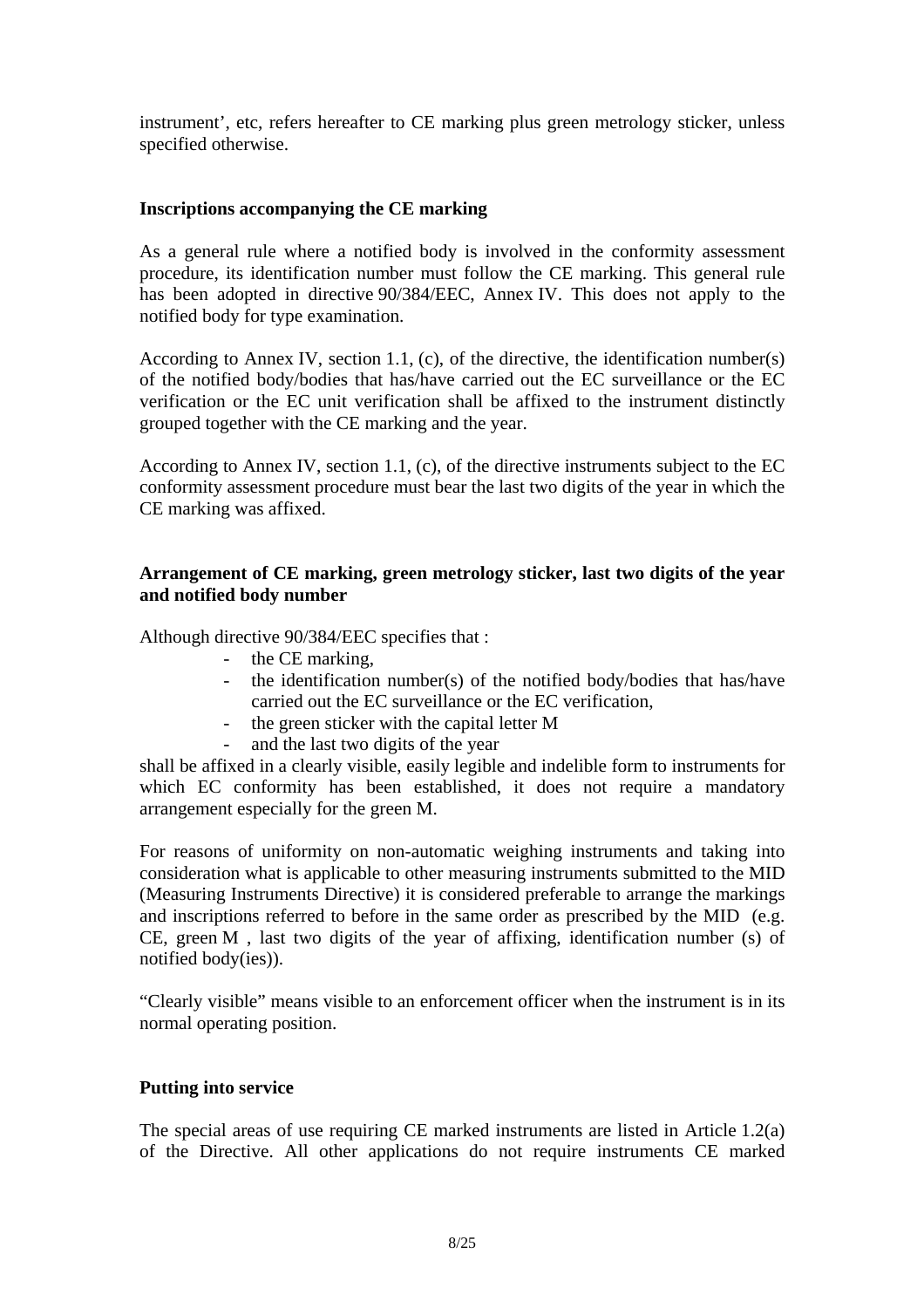according to the NAWI directive to be used,; these are covered by Article 1.2(b) and may be required to bear the CE marking according to other directives.

The shape, design, construction or configuration of the instrument (e.g. bench scale, platform scale, weighbridge, ...) do not identify its use as an Article 1.2(a) or Article 1.2(b) use. Although the potential use of an instrument can sometimes be readily identified by its shape, design, etc, (e.g. price computing retail scale, kitchen scale, postal scale, ...), nevertheless the final decision can only be made when the instrument is put into service. Taking a postal scale as an example, post office (or other carrying companies) use would be an Article 1.2.(a) application, whereas use in the mail room of a company when it is not by this way that the tariff of transport is legally determined would be an Article 1.2.(b) application.

# Article 1.2(a) uses

The applications that require the mandatory use of CE marked instruments cover the areas of commerce, health and public administration. They are specified in Article  $1.2(a)$  and are:

- 1. **determination of mass for commercial transaction**s, which deals with trading transactions where the goods are bought or sold by mass. The cost therefore is directly proportional to the mass of the product.
- 2. **determination of mass for the calculation of a toll, tariff, tax, bonus, penalty, remuneration, indemnity or similar type of paymen**t. This type of use not only includes situations where the payment is directly proportional to the mass, e.g remuneration, tax etc, but also situations where the mass value determines the cost of the service, e.g. post office use, laundry or airport baggage tariff, charge for transporting goods, disposal of waste.
- 3. **determination of mass for the application of laws or regulations; expert opinion given in court proceeding**s, which covers the activities where an instrument is used by a person who is not an expert in metrology but is giving evidence based on weighing results. Instruments used for the same purposes by experts from metrological laboratories, government or public authority laboratories and forensic laboratories are therefore excluded on the condition that such laboratories keep their instruments properly maintained, calibrated and adjusted.
- 4. **determination of mass in the practice of medicine for the weighing of patients for the purposes of monitoring, diagnosis and medical treatmen**t, which covers those activities where medical staff are responsible for the weighing of patients. Examples are the use of weighing instruments in hospitals, health centres or taken into the community for medical purposes including diets. "Medical staff" includes all persons that lawfully carry out the medical weighing tasks concerned in their Member State.
- 5. **determination of mass for making up medicines on prescription in a pharmacy and determination of mass in analyses carried out in medical and pharmaceutical laboratorie**s, where medical laboratories are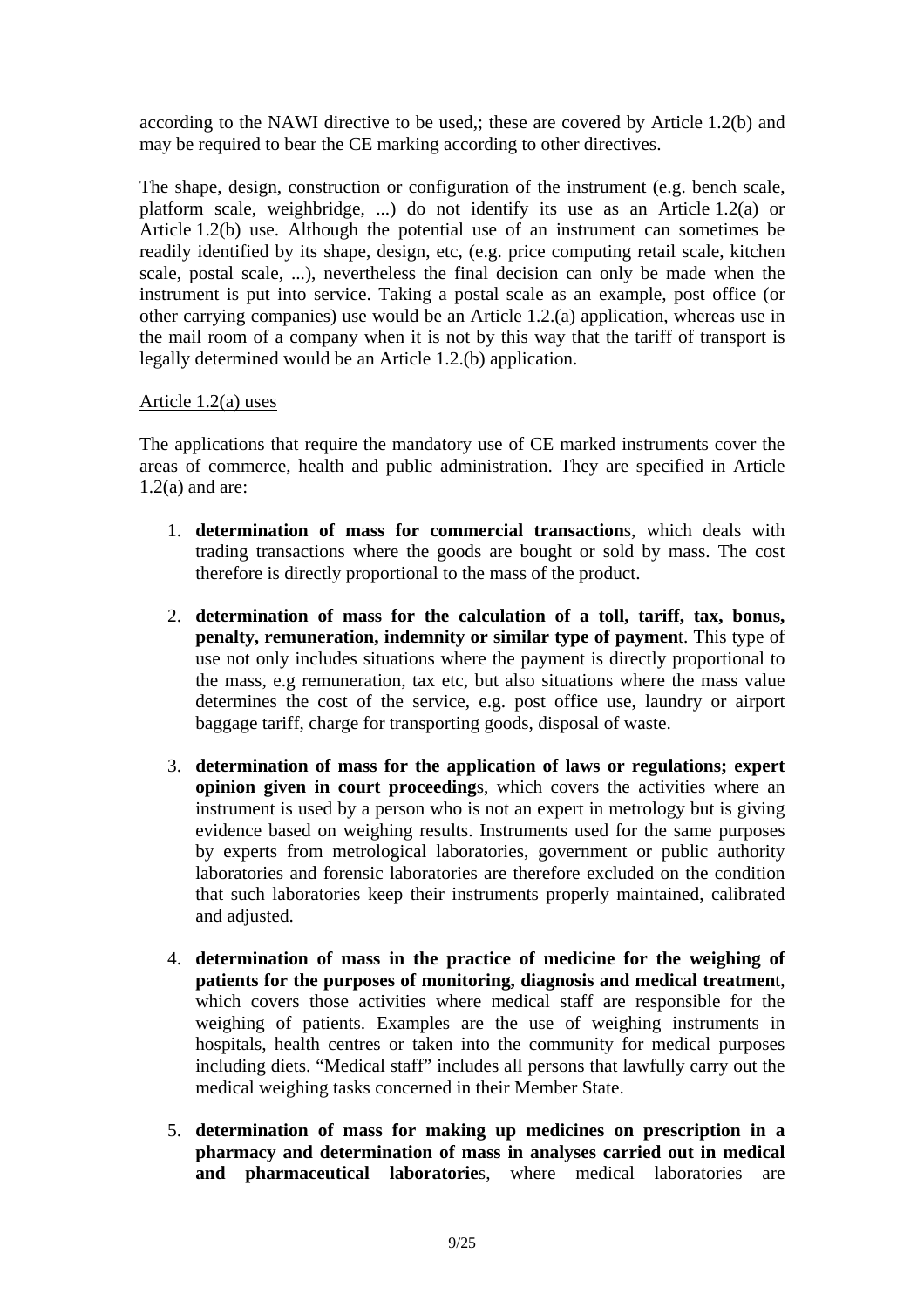laboratories that carry out analyses at the request of medical practitioners and pharmaceutical laboratories are quality control laboratories of manufacturers of medicinal products for human use ( control of the final weight of a product, control of the composition of the product, gravimetric and quantitative analysis). Pharmaceutical laboratories do not include the research and development laboratories of manufacturers of these medicinal products.

6. **the determination of price on the basis of mass for the purposes of direct sales to the public** and the **making-up of pre-package**s. The former case covers the use of instruments with price calculation, in particular pricecalculating retail sales, and the latter refers to scales used to make up preweighed non-predetermined quantities. Direct sales to the public is explained in Chapter 14.

#### Article 1.2 (b) uses

-

All uses other than Article 1.2(a) uses are Article 1.2(b) uses and do not require instruments CE marked under Directive 90/384/EEC.

Uses for the following purposes are considered Article 1.2(b) uses.

- Sports and sporting records;
- Domestic use (kitchen, bathroom, ...);
- Geological surveys;
- Veterinary medicine; *Note: It should be noted that in some member states according to national regulation some uses like preparation of drugs for animals including certain products is however considered as regulated*
- Medical practice, except for the weighing of live patients;
- Goods inwards inspection, etc (checking scales);
- Weighing of goods for customer information only and not for the final determination of mass (not to be confused with self-service scales that are used for the final determination of mass) *Note: It should be noted that in some member states according to national regulation this type of "information use for the customer" is however still considered as regulated*;
- Weighing for any non-Article  $1.2(a)$  purpose against payment. The payment represents a situation of commercial transaction for the determination of mass, which does not convert the use into an Article 1.2(a) use. (e.g.: coin operated person weighers).
- The use in quality systems. The metrological requirements that a measuring instrument, used in the operation of a quality system, needs to fulfil are, among other things, that it has appropriate accuracy and is properly calibrated and periodically recalibrated against traceable metrological standards by a metrological laboratory. These requirements apply regardless of the status of the system (private agreement between two parties, mandatory certification procedure, ...). Although they do not exclude the use of legal measuring instruments, they do not render them mandatory either.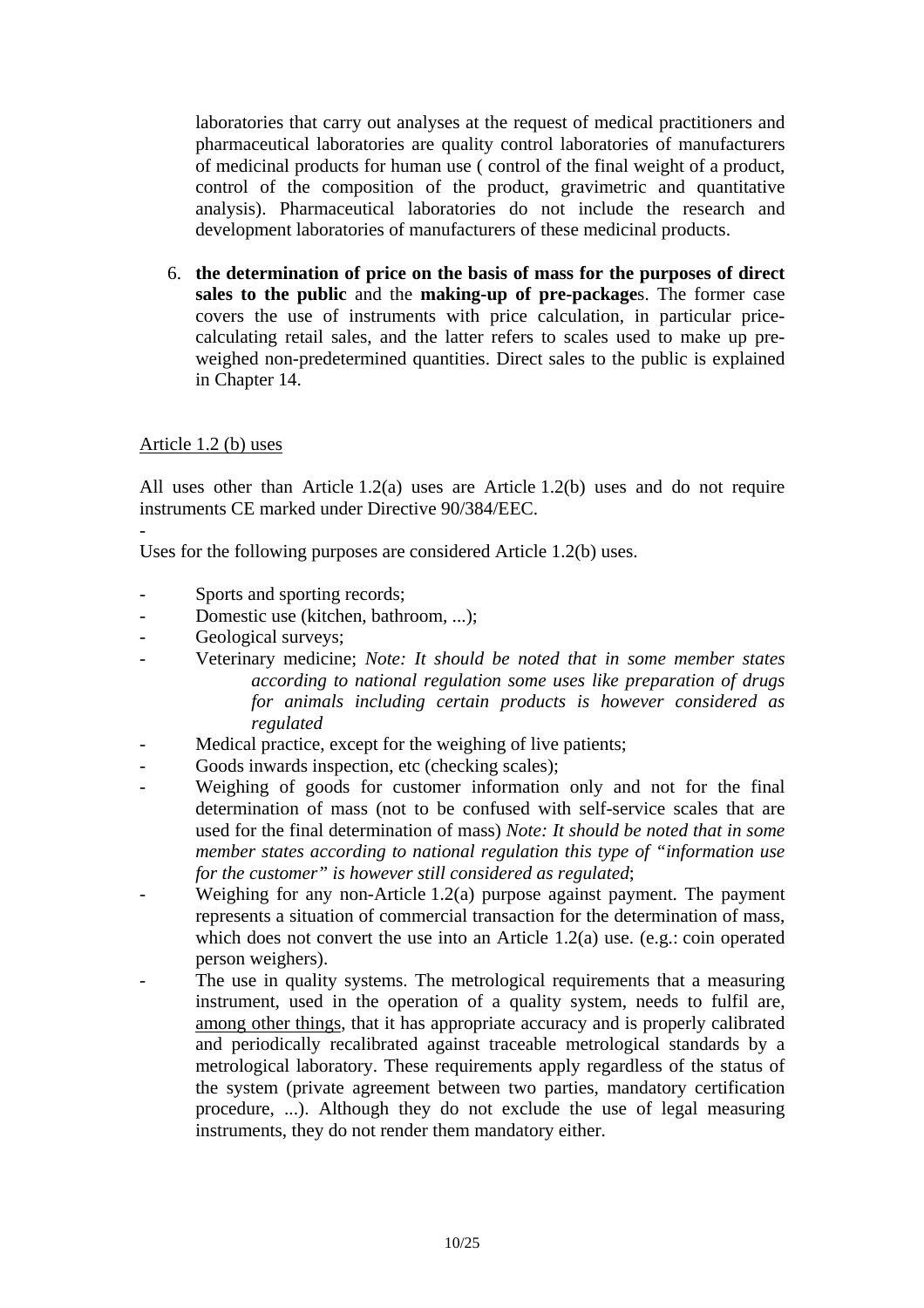Special case :

Although the use of instruments by

- Metrological enforcement agents;
- Metrological experts (eg national metrology laboratories, ...);
- Government or public authority laboratories, forensic laboratories, ...

had been initially considered as possible 1.2(b) uses due to the expertise of the user , it shall be recognised that it cannot be legally accepted in several countries and has brought doubts on the opinion of these experts in court proceedings. These uses that are clearly identified in 1.2(a) cannot be considered 1.2(b) on the basis that the weighing is made by an expert of the government (who in addition could possibly not be an expert in weighing).

## **Relationship with directive 76/211/EEC**

Council directive 76/211/EEC on the making up by weight or by volume of certain pre-packed products provides in its Annex I, point 4 that legally controlled instruments must be used for the making up or the checking of pre-packages. The use of a non-automatic weighing instrument for any of these two alternatives is therefore an Article 1.2(a) use. The right to choose between the two alternatives offered by directive 76/211/EEC is not affected, however, by directive 90/384/EEC.

## 4. TRANSITION ARRANGEMENTS

Article 1.2(a) applications in certain Member States did not require CE marked instruments (in the sense of NAWI directive) until 1 January 2003, if on 31 December 1992, the particular Member State has not had requirements to use a controlled instrument for that application. Therefore, these Member States should have allowed the introduction onto their markets of instruments not carrying the CE marking plus green metrology sticker, for use in these areas for the full transition period (i.e. 10 years). However, the Member States were requested to encourage all manufacturers interested in these application areas to manufacture instruments capable of meeting the essential requirements, sufficiently in advance of the cut-off date of 1 January 2003.

In relation to type approvals, a distinction is made between EEC type approvals (granted under Council directive 73/360/EEC) and national type approvals (those granted under national legislation other than that which transposes directive 73/360/EEC).

An EEC type approval (with respect to Council directive 73/360/EEC) could not be granted after 31 December 1992. Those approvals that had an expiry date later than 31 December 1992 could not be renewed.

A national type approval could not be granted after 31 December 1992. Those valid on 1 January 1993 could be renewed or modified provided their validity after renewal or modification did not extend beyond 31 December 2002.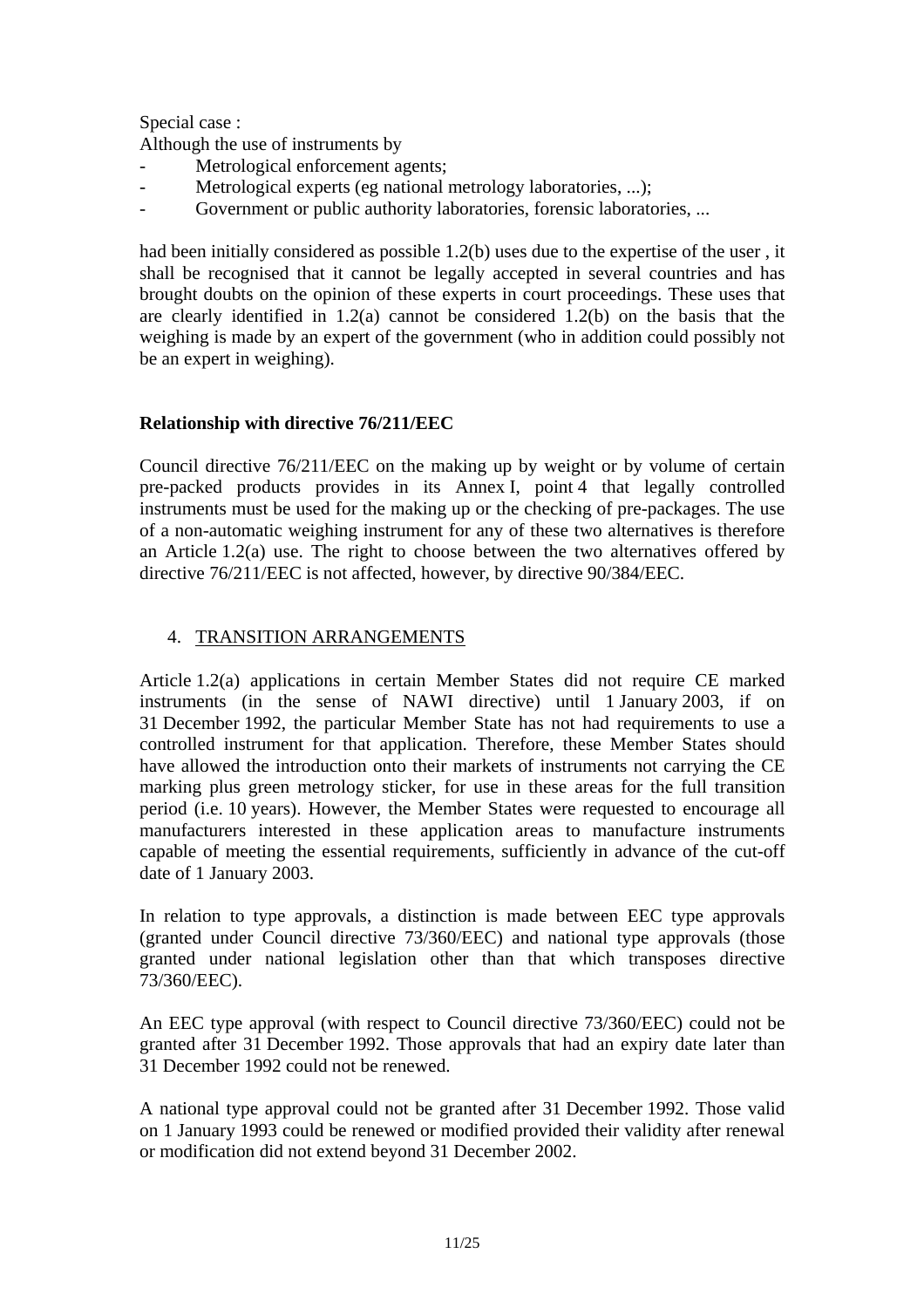Even if there was no limit of validity in the national system of type approval system, none of the national approval certificates is valid after 31 December 2002.

From 1 January 2003 only non-automatic weighing instruments that meet the requirements of the Directive 90/384/EEC shall be placed on the market and in addition only NAWI that meet the essential requirements and have been subject to the conformity assessment procedures shall be put into service for 1.2(a) uses.

# 5. ESSENTIAL REQUIREMENTS

Annex I of the Directive contains the essential requirements that must be met by a non-automatic weighing instrument that is used in Article 1.2(a) applications. These are the technical and metrological performance requirements for the instrument and include the maximum permissible error (including mpe in service).

The essential requirements apply also to devices, included in or connected to a nonautomatic weighing instrument that is used for an Article 1.2(a) application, if these devices are themselves also used for that application.

According to the preliminary observation of Annex 1, the only exception to this rule is the case of supplementary indicating or printing devices that are included in or connected to a non-automatic weighing instrument that is not used for direct sales to the public, if :

- they repeat the result of the weighing operation and cannot influence the correct functioning of the instrument, and
- the result of the weighing operation is printed or recorded correctly and indelibly by a part of the instrument that meets the essential requirements, and this result is accessible to both parties concerned by the measurement.

Under the above conditions and even though those supplementary indicating or printing devices have not gone through a procedure of conformity assessment and shall bear the red symbol referred to in article 12 of the directive, they may be used for Article 1.2(a) applications.

# 6. EUROPEAN STANDARD EN45501

A harmonised European standard for non-automatic weighing instruments, EN45501:1992/AC:1993, has been adopted by CEN/CENELEC. This standard not only sets down technical solutions to the essential requirements but also the tests that can be used to establish conformity with the performance requirements.

The references of this harmonised standard were published, in accordance with Article 5.2, in the Official Journal of the European Communities, nr. C 153 of 04.06.1994, page 17. Application of this standard, in whole or in part, provides presumption of conformity with the corresponding essential requirements.

It should be fully clear that presumption of conformity with the essential requirements of the Directive can only be valid for provisions in the standard related to the essential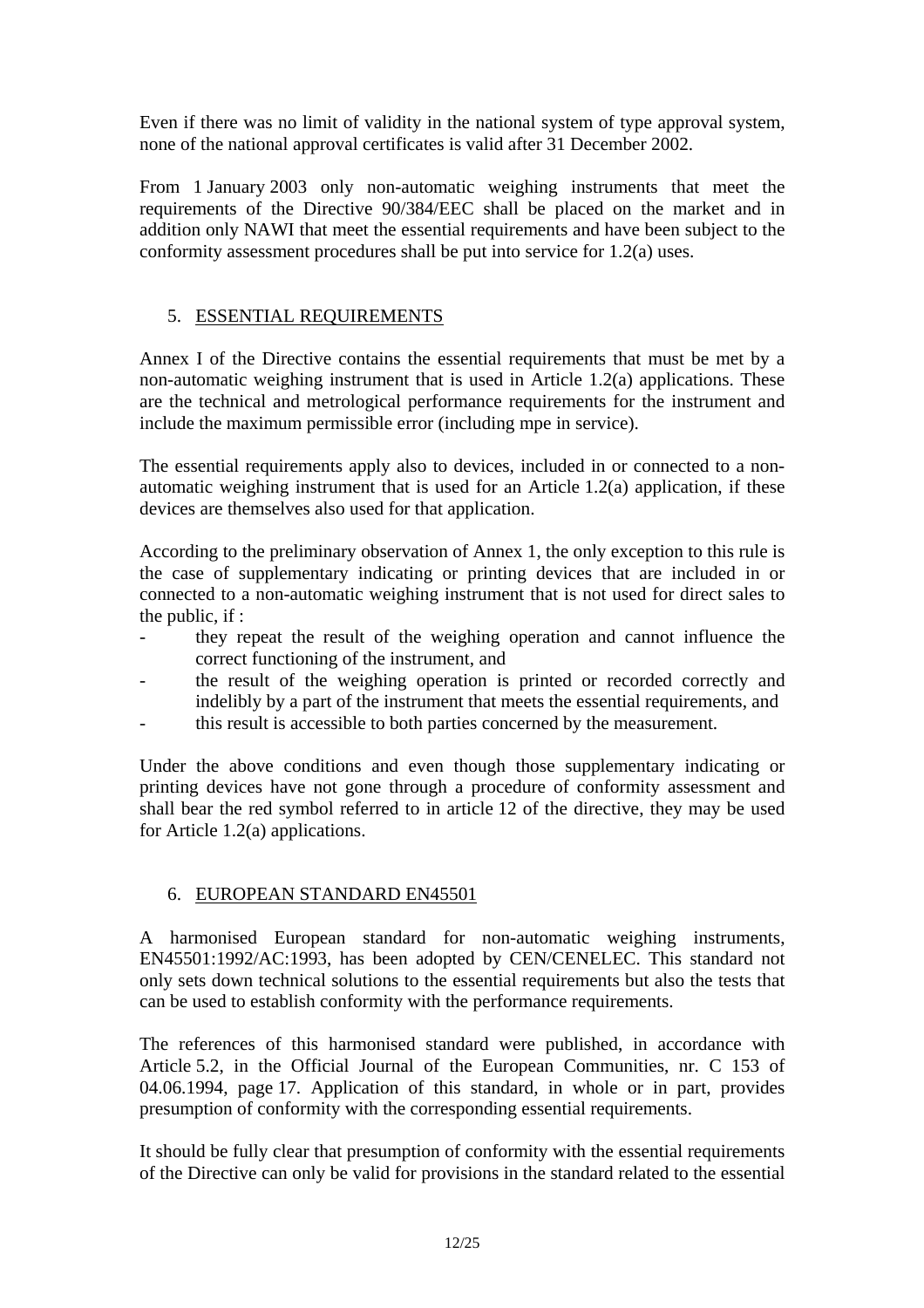requirements. This means that as long as the Directive does not specify essential requirements for modules (as example), aspects from the standard concerning modules cannot be used to presume conformity of the module with the Directive. Article 5(1) of the Directive justifies this opinion because "instruments" is not the same as "modules".

# 7. NOTIFIED BODIES

Member States notify to the Commission and the other Member States the bodies they designate to carry out conformity assessment tasks, together with the specific tasks for which each body is designated. Designation and notification is carried out in accordance with the provisions of Article 9.

These bodies must fulfil a set of minimum criteria listed in Annex V of the directive.

The primary task of a notified body is to provide services for conformity assessment on the conditions set out in the directive.

Notified bodies may carry out the tasks of conformity assessment, within their scope of notification, also on the territory of any Member States or of third countries.

The member state responsible for their notification shall verify periodically that they fulfil the conditions wherever they work (minimum criteria in Annex V of the NAWI directive plus other designation criteria if any, and requirements resulting from the description of conformity assessment procedures or other articles of the directive).

Manufacturers are free to choose any notified body that has been designated to carry out the conformity assessment procedure in question according to the directive (with the exception of the case of a modification of an existing certificate according to 1.7 of annex II chapter 1).

The different conformity assessment procedures and the relevant tasks of notified bodies are explained in Chapter 8 of this Guide.

An actual list of notified bodies under the New Approach Directives is available on:

http://europa.eu.int/comm/enterprise/newapproach/legislation/nb/notified\_bodies.htm

# 8. CONFORMITY ASSESSMENT

#### **General**

The procedures used to establish conformity with the essential requirements are laid down in Annex II of the Directive.

A non-automatic weighing instrument must undergo type examination followed by either EC declaration of type conformity (guarantee of production quality) or EC verification.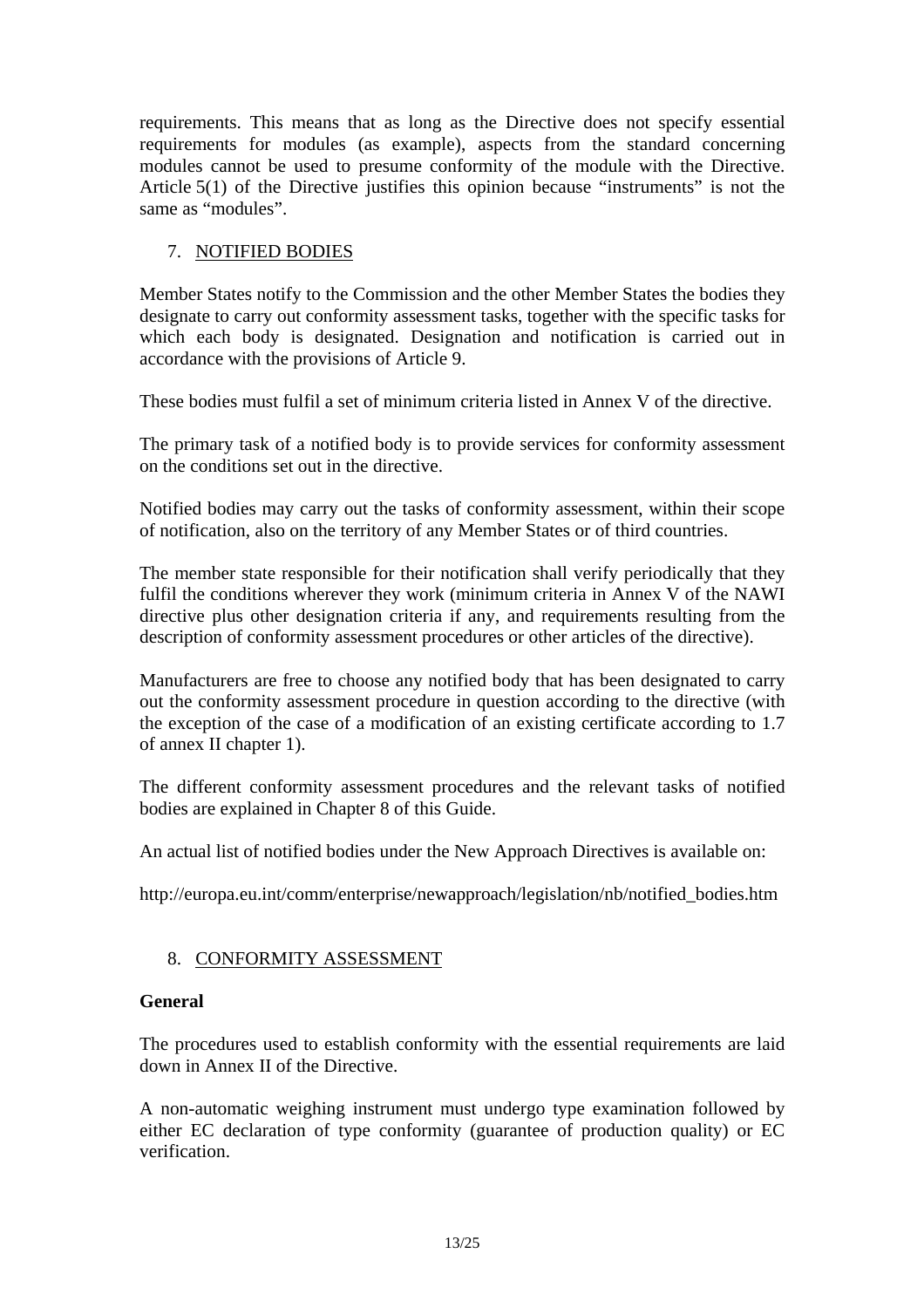The exception to this general rule is the case of a NAWI which does not contain electronic devices and for which the load measuring device does not use a spring to balance the load. These instruments are considered sufficiently simple so that type examination is unnecessary and only the EC declaration of conformity or the EC verification is necessary).

Instruments that are custom-designed and custom-made for a specific application need only undergo EC unit verification. This procedure is also open to very small production series of instruments.

## **The conformity assessment procedures (see Annex I)**

## EC type examination

A notified body, chosen by the manufacturer or his authorised representative established within the Community among the bodies notified to the Commission for carrying out the task of type examination, tests and certifies that an instrument, representative of the production envisaged, meets the essential requirements of the Directive. The notified body issues an EC type-approval certificate that, among other things, contains enough information for the identification of the instrument. The certificate has a validity of 10 years but may be subsequently renewed. In special circumstances, such as the application of new technologies, the validity of the certificate may be reduced to 2 years with the allowance for an extension of 3 years.

An example for the layout of an EC type-approval certificate is given in WELMEC Guide 2 *Directive 90/384/EEC: Common application non-automatic weighing instruments.*

According to Council Decision 93/465/EEC of 22 July 1993 concerning the modules for the various phases of the conformity assessment procedures and the rules for the affixing and use of the CE conformity marking, which are intended to be used in the technical harmonisation directives, the manufacturer or his authorised representative established within the Community must keep with the technical documentation copies of EC type-approval certificates and their additions for a period ending at least 10 years after the last product has been manufactured.

At the request of market surveillance authorities the manufacturer or his authorised representative established within the Community must make available the EC type approval certificates and the technical documentation. To be discussed with the Commission, normally the member state shall have the TAC available from the Notified Body on periodic basis

# EC declaration of type conformity (guarantee of production quality)

To use the procedure of EC declaration of type conformity (guarantee of production quality) a manufacturer must make application for approval of his production quality system to one of the bodies notified to the Commission for carrying out such work. Furthermore, the correct application of the quality system must be surveyed by that notified body. The EC declaration of type conformity (guarantee of production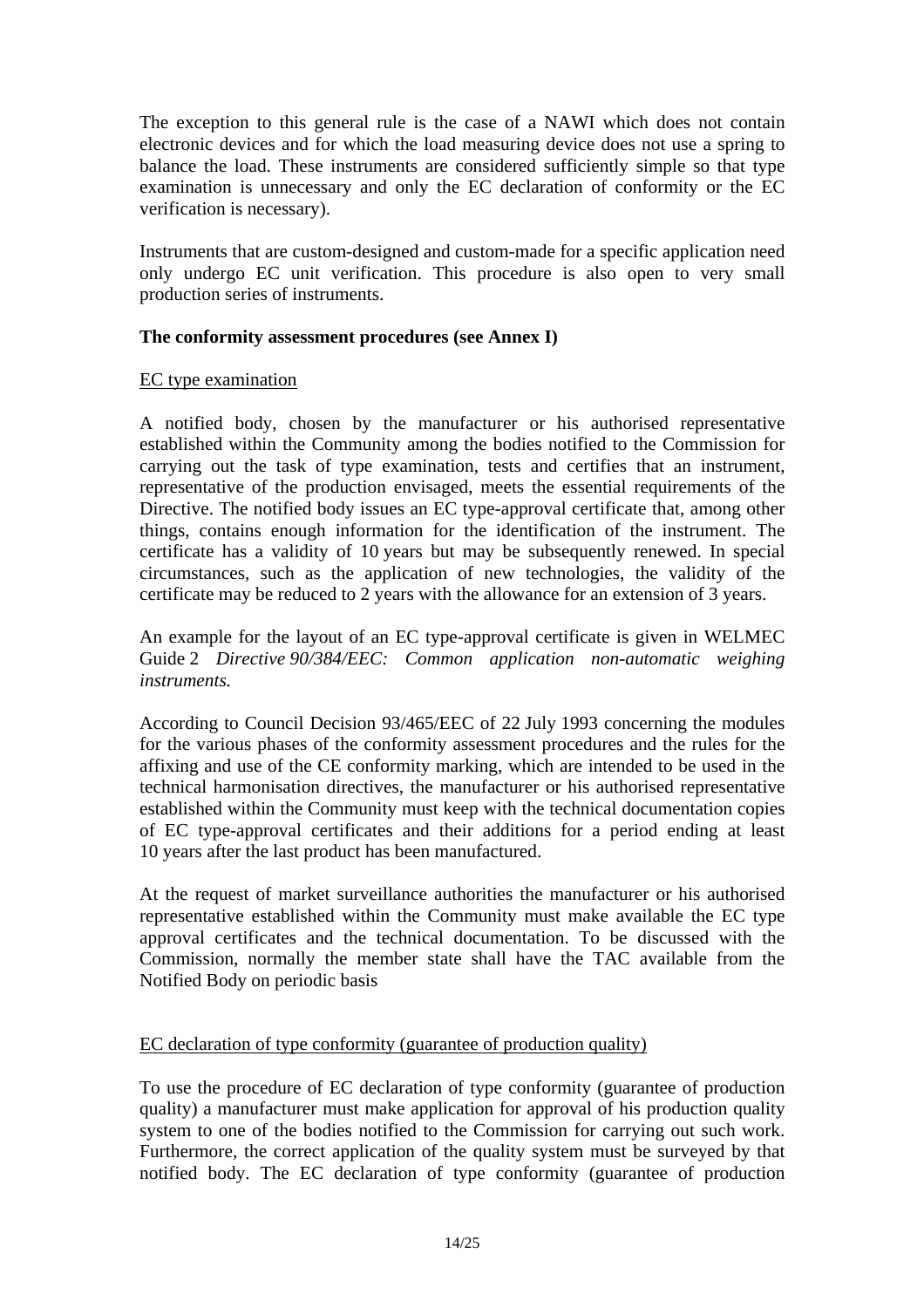quality) allows that the CE marking and the green metrology sticker are affixed to the products by the manufacturer under its quality system and without the intervention of a notified body for EC verification on each product).

The manufacturer or his authorised representative established within the Community shall affix to each instrument the CE marking, the green metrology sticker, the last two digits of the year in which the CE marking was affixed and the identification number of the notified body responsible for the EC surveillance.

The manufacturer or his authorised representative established within the Community shall draw up a written declaration of conformity. An example for the layout of a Declaration of conformity is given in WELMEC Guide 2 *Directive 90/384/EEC: Common application non-automatic weighing instruments.*

According to Council Decision 93/465/EEC a declaration of conformity is drawn up for each instrument model and the manufacturer or his authorised representative established within the Community must keep a copy of it at the disposal of the relevant national authorities for inspection purposes for a period of at least 10 years after the last product has been manufactured.

In such a procedure the manufacturer cannot declare that "he is notified to do the EC verification himself". The term "Notification" is only to be used by for bodies independent of manufacturers and designated by a member state to perform EC verification.

In such a procedure a manufacturer cannot entitle another company to do part of the job for him unless it is covered by the quality assurance system as approved by the notified body.

# EC verification

EC verification is the procedure under which a notified body, chosen by the manufacturer or his authorised representative, carries out tests to assure itself that the individual instruments conform to the approved type and to those of the essential requirements that are to be checked upon completion of the manufacture. If no type examination is required, the tests will assure conformity with the essential requirements.

The responsibility for the conformity of the instrument remains even in this case with the manufacturer. The responsibility of the notified body is limited to what it has examined and tested.

The notified body shall affix, or cause to be affixed, its identification number on each instrument the conformity of which to requirements has been established and shall draw up a written certificate of conformity relating to the tests carried out. The certificate of conformity shall be presented to the manufacturer or his authorised representative established within the Community. An example for the layout of a certificate of conformity is given in WELMEC Guide 2 *Directive 90/384/EEC: Common application non-automatic weighing instruments.*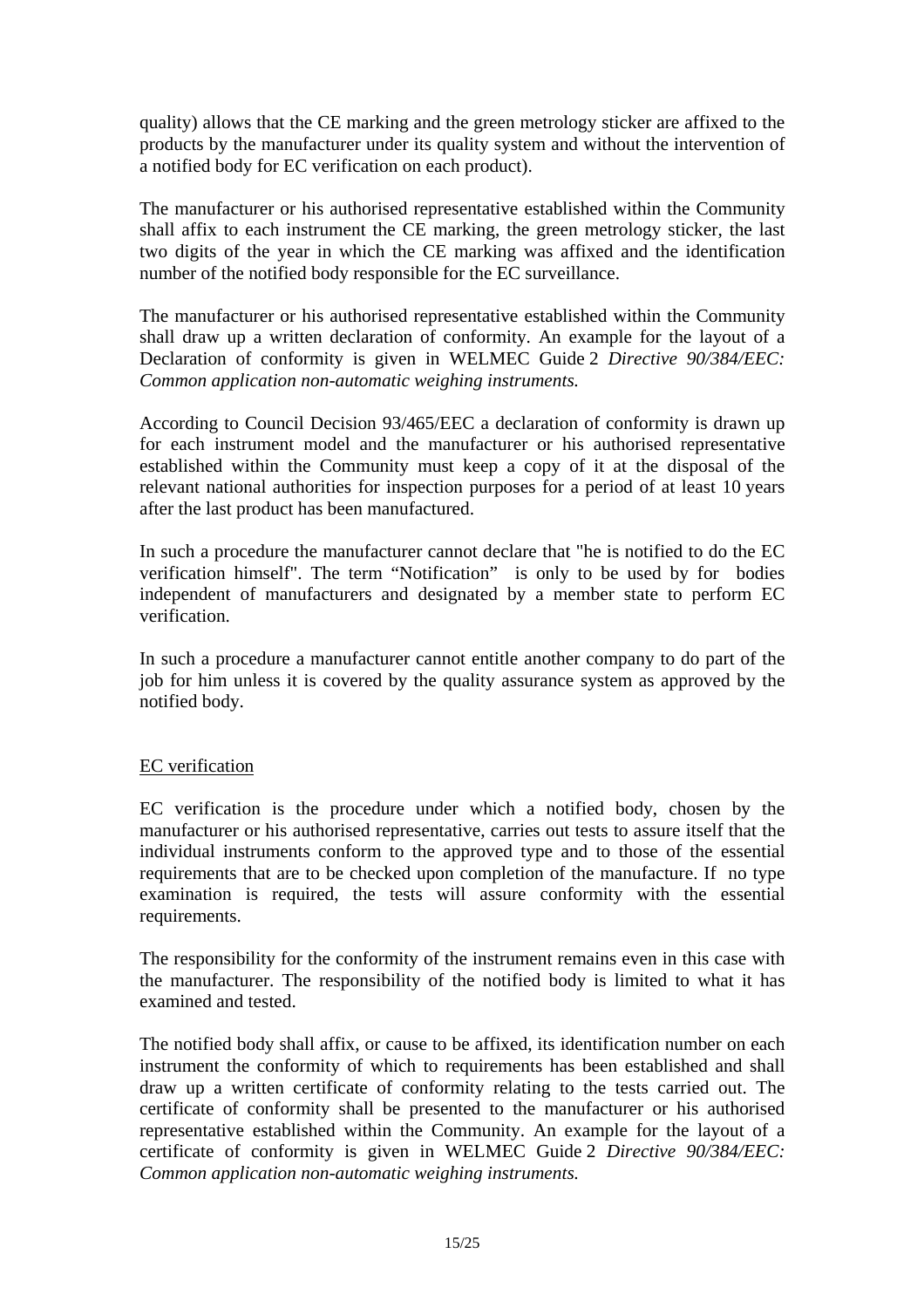The manufacturer or his authorised representative shall ensure that he is able to supply the notified body's certificates of conformity on request of, in particular, market surveillance authorities

The manufacturer or his authorised representative established within the Community shall affix to each instrument the CE marking, the green metrology sticker and the last two digits of the year in which the CE marking was affixed and if applicable and known in advance the number of the Notified Body.

The manufacturer or his authorised representative established within the Community shall draw up a written declaration of conformity. Although the NAWI directive does not require that it shall accompany the instrument when placed on the market and put into use, it is common and good practice to do so for example by including a copy of it in the user manual. An example for the layout of a Declaration of conformity is given in WELMEC Guide 2 *Directive 90/384/EEC: Common application nonautomatic weighing instruments.*

According to Council Decision 93/465/EEC a declaration of conformity is drawn up for each instrument and the manufacturer or his authorised representative established within the Community must keep a copy of it at the disposal of the relevant national authorities for inspection purposes for a period ending at least 10 years after the last product has been manufactured.

#### EC unit verification

When a single instrument or very limited number of instruments is/are manufactured, usually custom-designed, the manufacturer or his authorised representative in the Community may choose to have conformity established by unit verification. This is the procedure where a notified body, chosen by the manufacturer or his authorised representative, establishes conformity of the instrument with the essential requirements of the Directive, without the instrument first having received a type approval.

The notified body shall affix, (or cause to be affixed), its identification number on each instrument for which the conformity to essential requirements has been established, and shall draw up a written certificate of conformity relating to the tests carried out. The certificate of conformity shall be delivered to the manufacturer or his authorised representative established within the Community. An example for the layout of a certificate of conformity is given in WELMEC Guide 2 *Directive 90/384/EEC: Common application non-automatic weighing instruments.*

The manufacturer or his authorised representative shall ensure that he is able to supply the notified body's certificates of conformity on request of, in particular, market surveillance authorities.

The manufacturer or his authorised representative established within the Community shall affix to each instrument the CE marking, the green metrology sticker and the last two digits of the year in which the CE marking was affixed.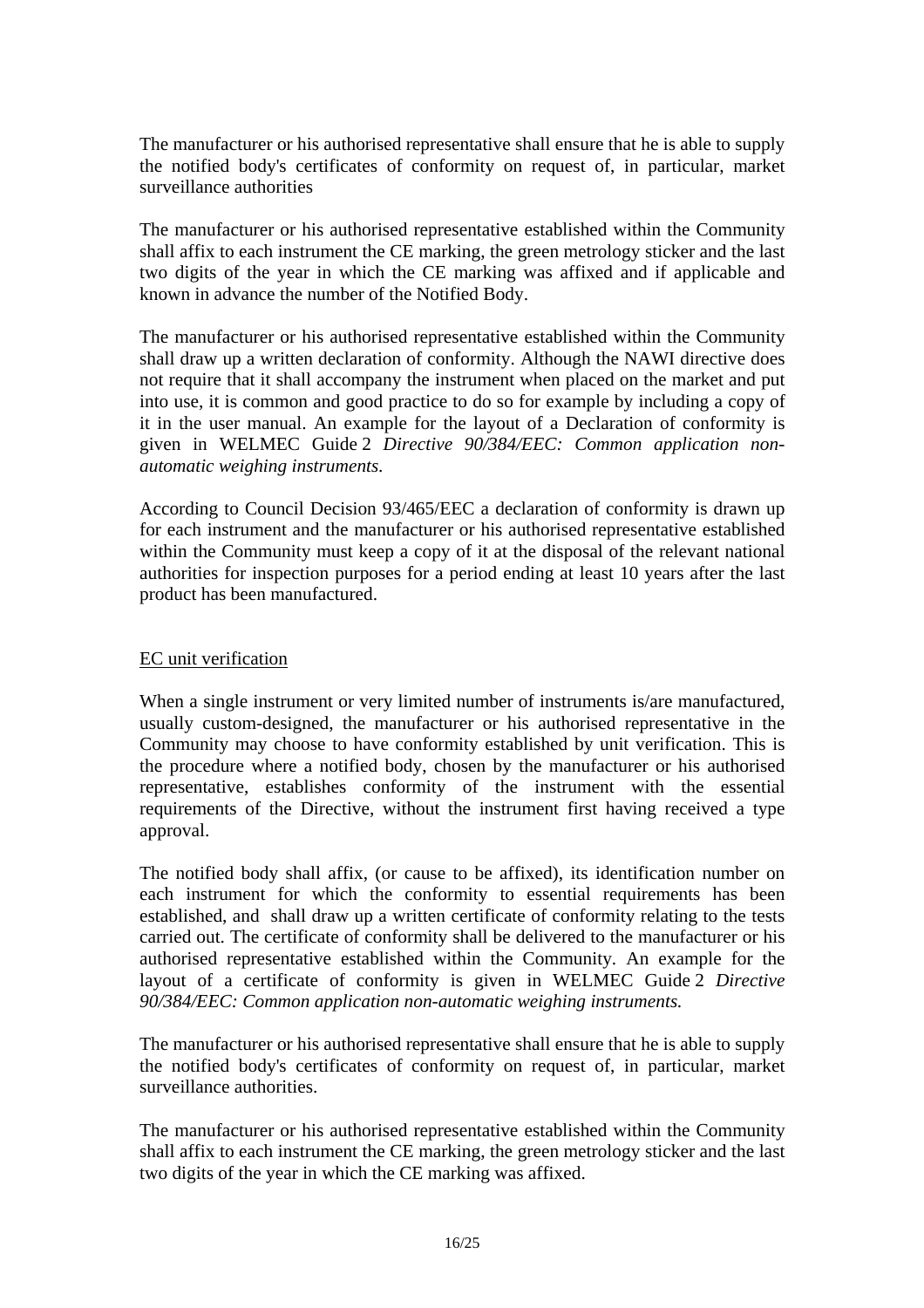The manufacturer or his authorised representative established within the Community shall draw up a written declaration of conformity. Although the NAWI directive does not require that it shall accompany the instrument when placed on the market and put into use, it is common and good practice to do so for example by including a copy of it in the user manual. An example for the layout of a Declaration of conformity is given in WELMEC Guide 2 *Directive 90/384/EEC: Common application nonautomatic weighing instruments.*

The manufacturer or his authorised representative established within the Community must keep a copy of it at the disposal of the relevant national authorities for inspection purposes for a period ending at least 10 years after the last product has been manufactured.

## **Execution in two stages**

The conformity assessment procedures of EC declaration of type conformity, EC verification and EC unit verification may be carried out in a single stage or in two separate stages, at the manufacturer's choice. In the case of EC declaration of type conformity we are referring to those tests of the final product which form part of the manufacturer's quality system. The provisions relating to the choice of one or two stages, the place of their performance and the responsibilities of the bodies involved are contained in point 5 of Annex II of the Directive.

#### **Criteria for the choice of one or two stage procedure, and place of assessment**

After type examination (unless the instrument is exempted from it), one of the procedures referred to above must be carried out. The procedure chosen is, in principle, carried out in one stage at the manufacturer's works, provided transport of the instrument to its place of use, after establishment of its conformity, does not require dismantling; the putting into service at the place of use does not require assembly or installation work that is likely to affect the instrument's performance; and the gravity value at the place of use is accounted for when adjusting the instrument, if the weighing results are sensitive to gravity. The manufacturer may, however, choose to have the procedure carried out in two stages.

If the conditions referred to above are not satisfied, the procedure is carried out either in one stage at the place of use, or in two stages, where stage one is carried out at the manufacturer's works and stage two at the place of use. If the weighing results are gravity dependent, stage two must as a minimum comprise all examinations and tests whose outcome is gravity dependent. If the instrument has different modules, which have to be assembled at the place of use, the conformity assessment procedure has to include a part at the place of use (applicable in particular to scale  $+$  POS). In all cases (i.e. whether the weighing results are gravity dependent or not), stage two must comprise all examinations and tests not carried out in stage one.

# **Responsibilities of the bodies involved**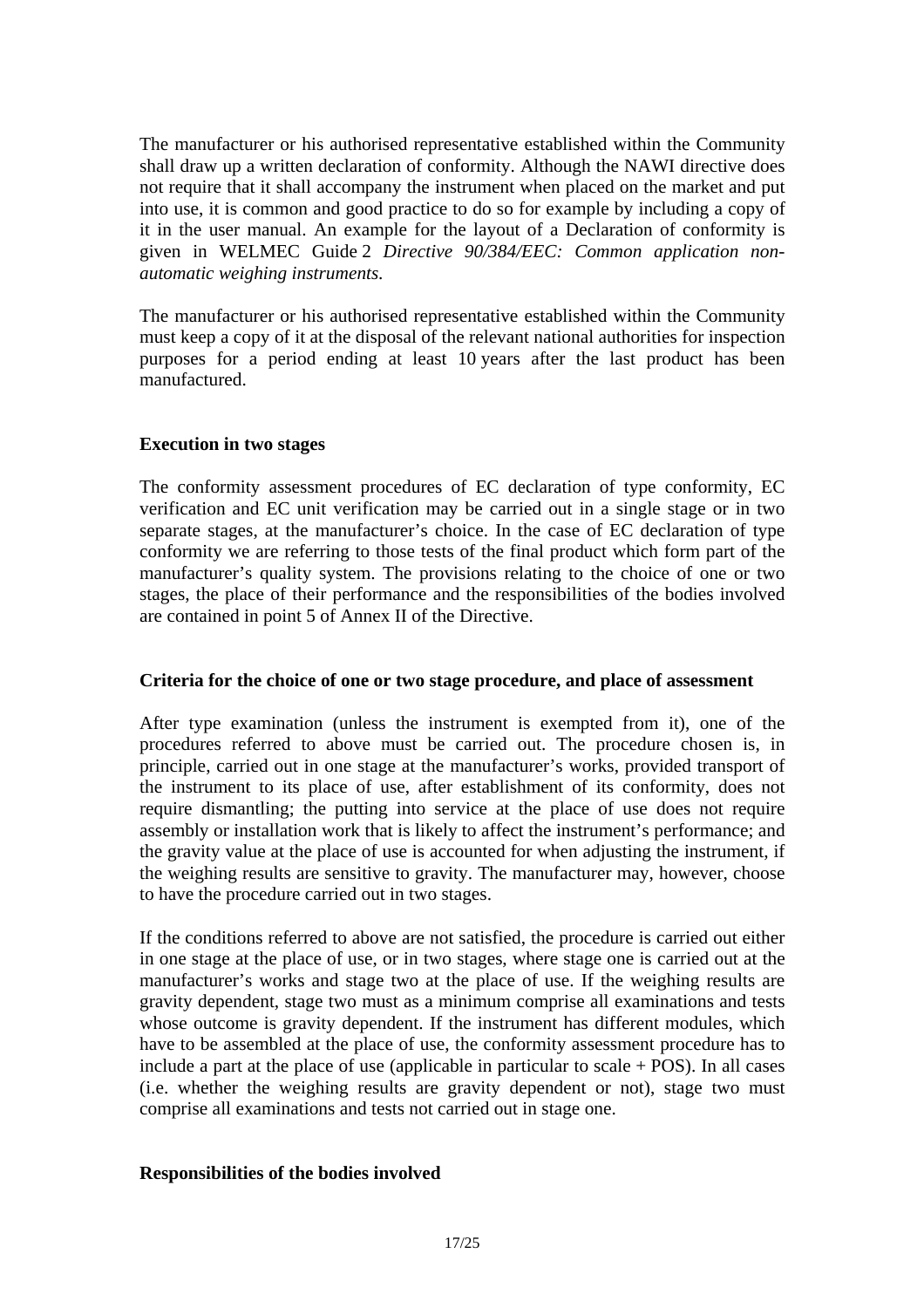When any of the relevant procedures above is carried out in two stages each instrument that passes from the first stage to the second must be accompanied by a certificate that details the examinations and tests carried out in the first stage and the necessary data for the identification of the instrument. The certificate is drawn up by the notified body in the case of EC verification or EC unit verification, or the manufacturer when he operates a quality system. Examples for the layout of certificates of tests are given in WELMEC Guide 2 *Directive 90/384/EEC: Common application non-automatic weighing instruments.*

An instrument which has undergone the first stage of the procedure shall bear the identification number of the notified body involved in that stage. In the case of EC declaration of type conformity (guarantee of production quality) this shall be the number of the notified body responsible for the approval and supervision of the manufacturer's quality system and shall be affixed by the manufacturer or its authorised representative within the Community. In the case of EC verification or EC unit verification this must be the number of the notified body involved in the first stage and shall be affixed, or caused to be affixed, by this notified body.

The tests and examinations that have not been carried out in the first stage must be carried out in the second stage. In the case of an instrument sensitive to gravity the second stage must comprise all examinations and tests where the results are gravity dependent.

A certificate of tests performed in the second stage shall be issued. The certificate is drawn up by the notified body in the case of EC verification or EC unit verification, or the manufacturer in case of declaration of conformity by quality assurance.<sup>3</sup>

The manufacturer or his authorised representative shall ensure that he is able to supply the notified body's certificates of conformity on request of, in particular, market surveillance authorities.

The identification number of the body involved in the second stage must be affixed to the instrument too. This number shall be affixed, or caused to be affixed, by this notified body. Where two different bodies have been involved both their numbers are affixed.

If the same notified body is involved in the 2 stages even in 2 different types of assessment procedure (e.g. EC verification and surveillance of quality system) the number of this notified body need not be applied twice.

A manufacturer who operates a quality system may carry out the second stage himself if his quality system certification extends to the place of use of the instrument and to

l

 $3$  This is not clearly stated in the directive but is a logical consequence in comparison with a one-stage procedure. W*hen the manufacturer has completely verified the instrument and so has issued only the declaration of conformity but then it is decided to put the instrument into service in another gravity zone than the one foreseen, there is a need for another adjustment and a second stage ; in this case the initial declaration of conformity has to be considered as a certificate of first stage with all tests done and only accuracy has to be checked at second stage.*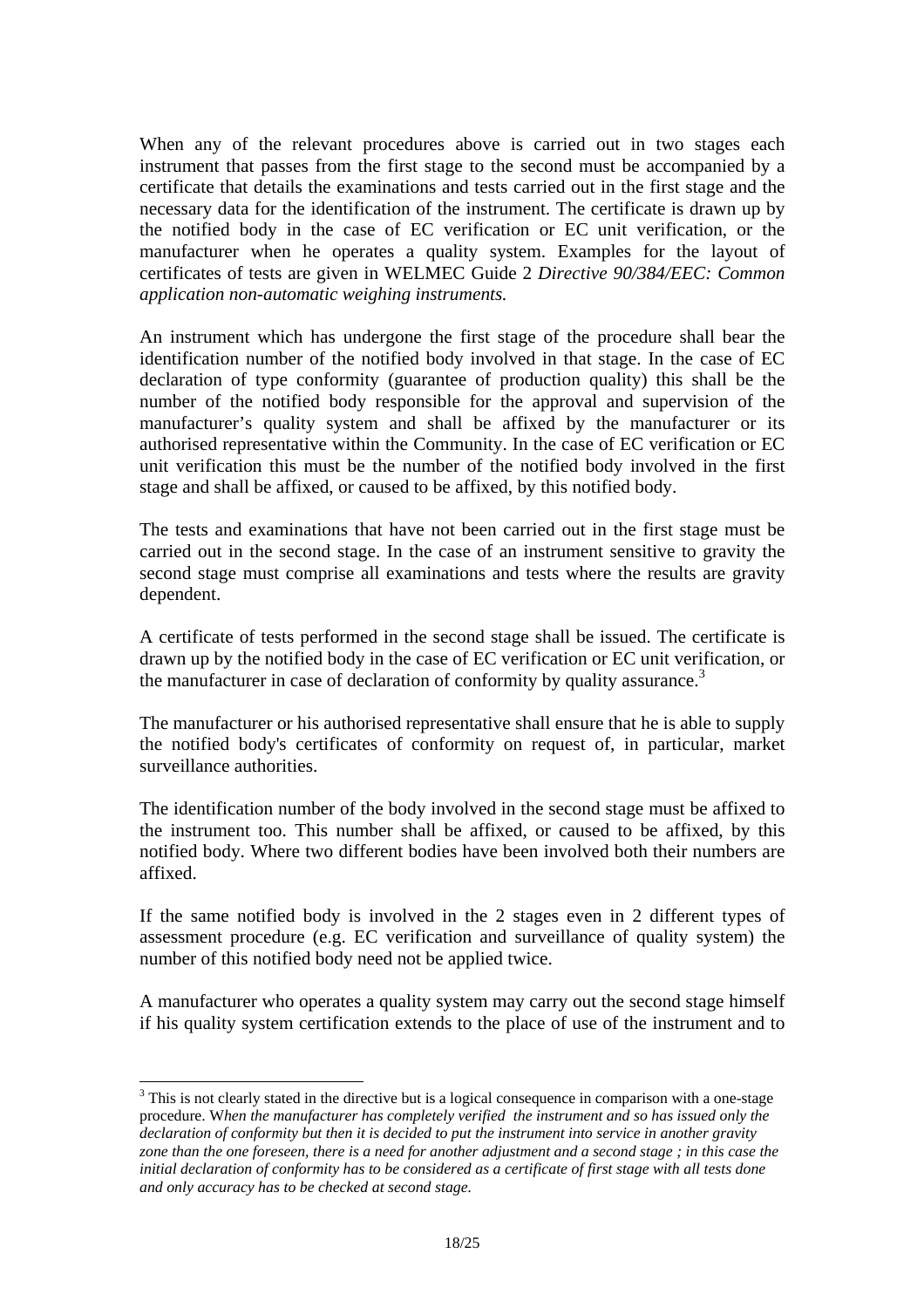the technicians involved, otherwise he may opt for EC verification to finish the second stage.

On completion of the second stage the manufacturer or his authorised representative established within the Community shall affix to each instrument the CE marking, the green metrology sticker and the last two digits of the year in which the CE marking was affixed.

The manufacturer or his authorised representative established within the Community shall draw up a written declaration of conformity. An example for the layout of a Declaration of conformity is given in WELMEC Guide 2 *Directive 90/384/EEC: Common application non-automatic weighing instruments.* 

According to Council Decision 93/465/EEC a declaration of conformity is drawn up for each instrument model and the manufacturer or his authorised representative established within the Community must keep it at the disposal of the relevant national authorities for inspection purposes for a period ending at least 10 years after the last product has been manufactured.

# 9. MOMENT OF AFFIXATION OF CONFORMITY MARKS AND IDENTIFICATION NUMBERS

On completion of the conformity assessment, the CE conformity marking, the green metrology sticker and the two last digits of the year must be affixed by the manufacturer or his authorised representative.

According to the "Guide to the implementation of directives based on the New Approach and the Global Approach", the so-called Blue Guide, the CE marking may not, in principle, be affixed until the conformity assessment procedure has been completed to ensure that the product complies with all the provisions of the relevant directives. This is usually considered to be at the end of the production phase. However, in exceptional cases, the CE marking, the green metrology sticker and the two last digits of the year can be affixed at any other stage of the production phase, provided that the conformity of the product is verified as appropriate throughout the production phase and the conformity assessment procedure is successfully completed before the instrument is placed on the market.

Likewise, the affixation of their identification numbers is the responsibility of the notified bodies. Therefore, a notified body may affix its identification number itself, or have it affixed under its responsibility, e.g. by the manufacturer, if satisfactory (to the notified body) arrangements are made. Again, the physical affixation may be carried out in advance.

#### 10. OTHER MARKINGS AND INSCRIPTIONS

A CE marked instrument shall also carry the additional markings and inscriptions, detailing the instrument's specifications, according to the requirements of Annex IV of the directive.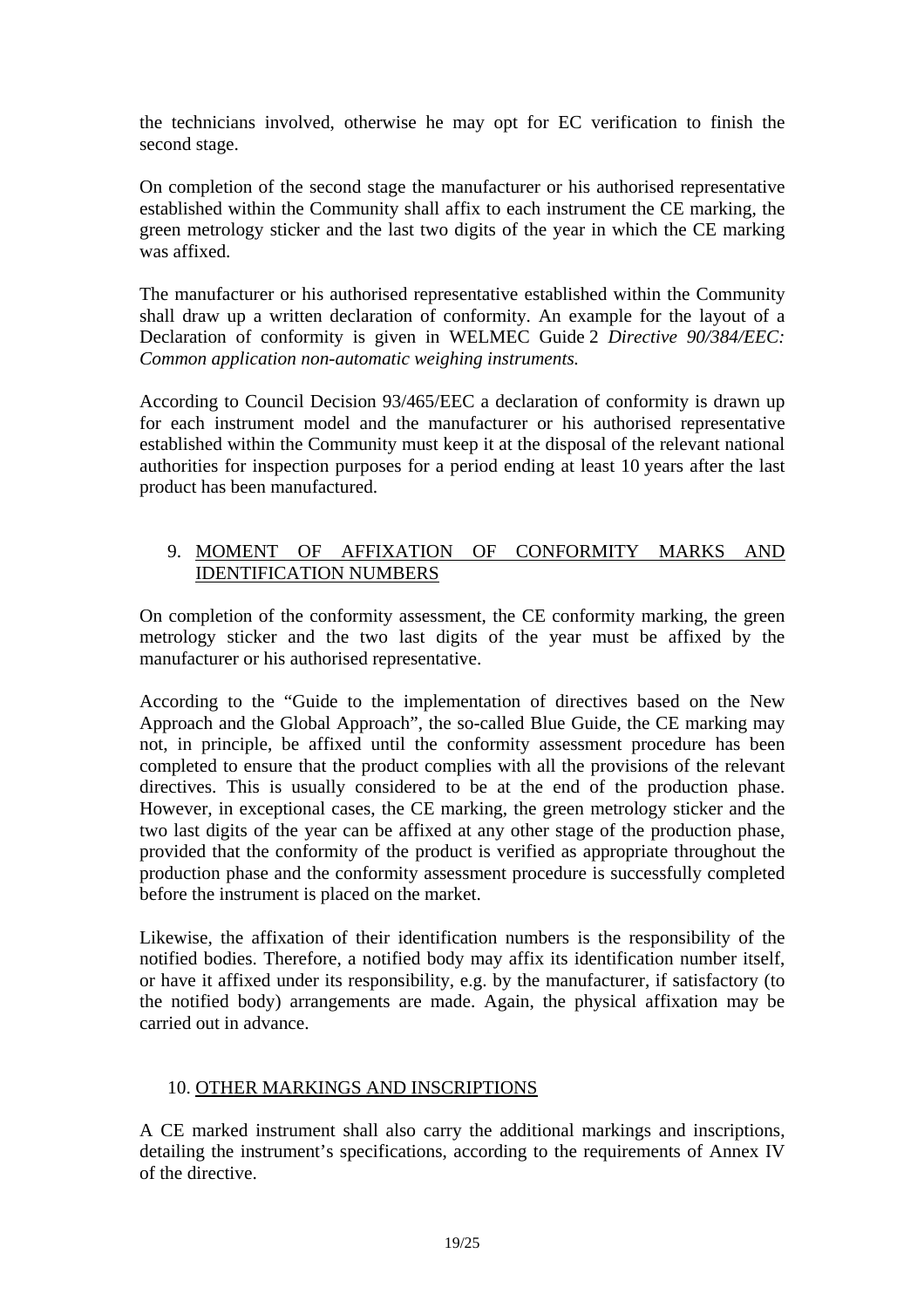An instrument CE marked according to the NAWI directive is presumed to be placed on the market for Article 1.2(a) uses and must therefore satisfy all provisions of the directive pertaining to this category of use, including the requirements on markings and inscriptions (identification number of the notified body involved, last two digits of the year of affixing of the CE marking, ....). An instrument placed on the market for Article 1.2(b) uses need not bear the green metrology sticker. It must at least carry the manufacturer's mark or name and the maximum weighing capacity. An instrument placed on the market for Article 1.2(b) uses may carry the CE marking (without the green metrology sticker). It indicates that this marking was affixed under another directive. A manufacturer may also decide to put on the market for 1.2(b) uses instruments which could also be used for 1.2(a) as they bear the CE and M and they have been submitted to the complete conformity assessment procedure.

When an instrument does not bear the CE mark with green M according to Directive 90/384 it is considered misleading if other markings especially the reference to the type approval certificate are put on it.

## **The red symbol of restricted use**

Devices that are connected to or included as part of a CE marked instrument and have not been subject to conformity assessment must bear the red symbol of restricted use with the capital letter M in black crossed by an X.

These devices may not be used for any of the Article 1.2(a) purposes unless it is a situation as foreseen in preliminary note of Annex 1 of the directive where this device repeats the value and there is a printer or data storage device (not applicable in direct sales to the public)

#### 11. SUPERVISION OF INSTRUMENTS IN USE

All instruments used for Article 1.2(a) purposes must be supervised to see that they continue to comply with the requirements of the directive. The Member States are free to establish their own systems of inspection and control but they should ensure that these do not lead to barriers to trade.

This means among other things that the provisions for marking of the instruments under the national systems of inspection and control, to show their status to user and inspector, shall not lead to the obligation of having to satisfy additional requirements before they can be placed on the market or put into service.

# 12. NATIONAL RULES APPLYING TO THE USE

Member States are free to establish national rules on the *use* of legal measuring instruments, providing these do not lead to barriers to trade. This means e.g. requirements for the installation of an instrument such that customers can see the platform and the mass indication where a freight or postage is determined, or for additional labelling of the instrument in relation to its use to be put on by the user, or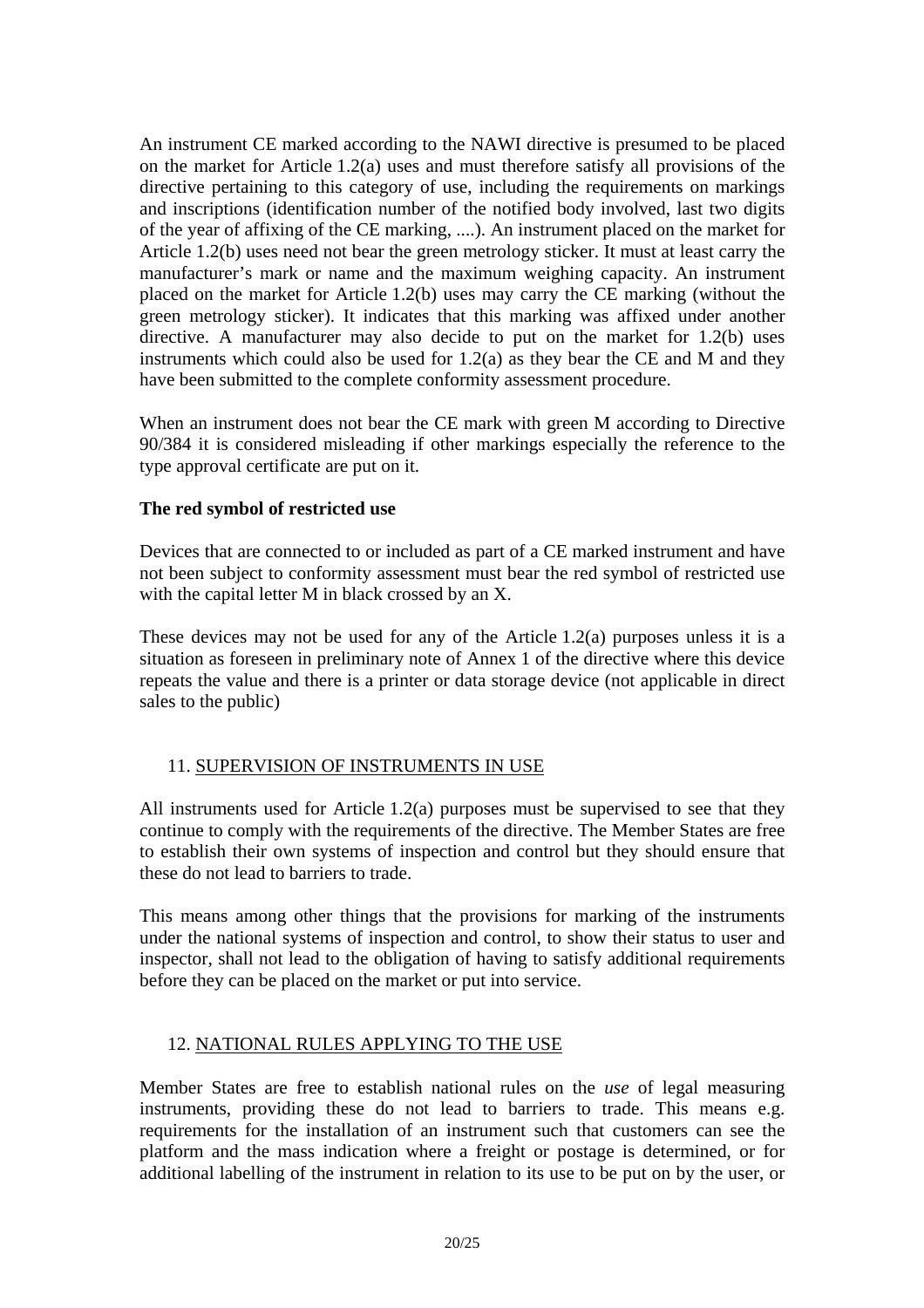to forbid weighing of the same body in two operations, or prescribing a class for some uses.

# 13. REPEALS

Directive 73/360/EEC has been repealed from the 1 January 1993.

# 14. MISCELLANEOUS

#### **Manufacturer and authorised representative**

"Manufacturer" means a natural or legal person responsible for the conformity of the measuring instrument with the Directive with a view to either placing it on the market under his own name and/or putting it into use for his own purposes;

"Authorised representative" means a natural or legal person who is established within the Community and authorised by a manufacturer, in writing, to act on his behalf for specified tasks within the meaning of this Directive

Note 1 : It does not mean an authorisation for a dealership, selling or repairing of NAWI.

Note 2 : An authorised representative is not allowed to further authorise others persons or companies. It is the responsibility of the manufacturer only.

Note 3 : The NAWI directive refers to "bringing into service" (article 2) and "putting into service" (article 4) with the same meaning as "putting into use" mentioned in the definition above which is used in the measuring instrument directive.

# **Direct sales**

A situation of direct sales exists when all of the following conditions are satisfied:

- 1. The weighing operation is carried out for, and simultaneously with, a trading transaction where goods are bought or sold by mass;
- 2. The customer is present when the weighing operation is carried out;
- 3. All aspects of the trading transaction are concluded at that time and place.

Condition 1 excludes weighing operations for the calculation of a toll, tariff, tax, bonus, penalty, remuneration, indemnity, or similar type of payment. Direct sales is strictly limited to the buying and selling of goods.

The customer in a trading transaction where goods are bought or sold by mass is the party that is not responsible for the instrument being used for the weighing. The customer is usually the buying party but can, in some cases, be the selling party. Where the weighing instrument used is a self service instrument, operated by the customer in the absence of the other party, this is direct sales.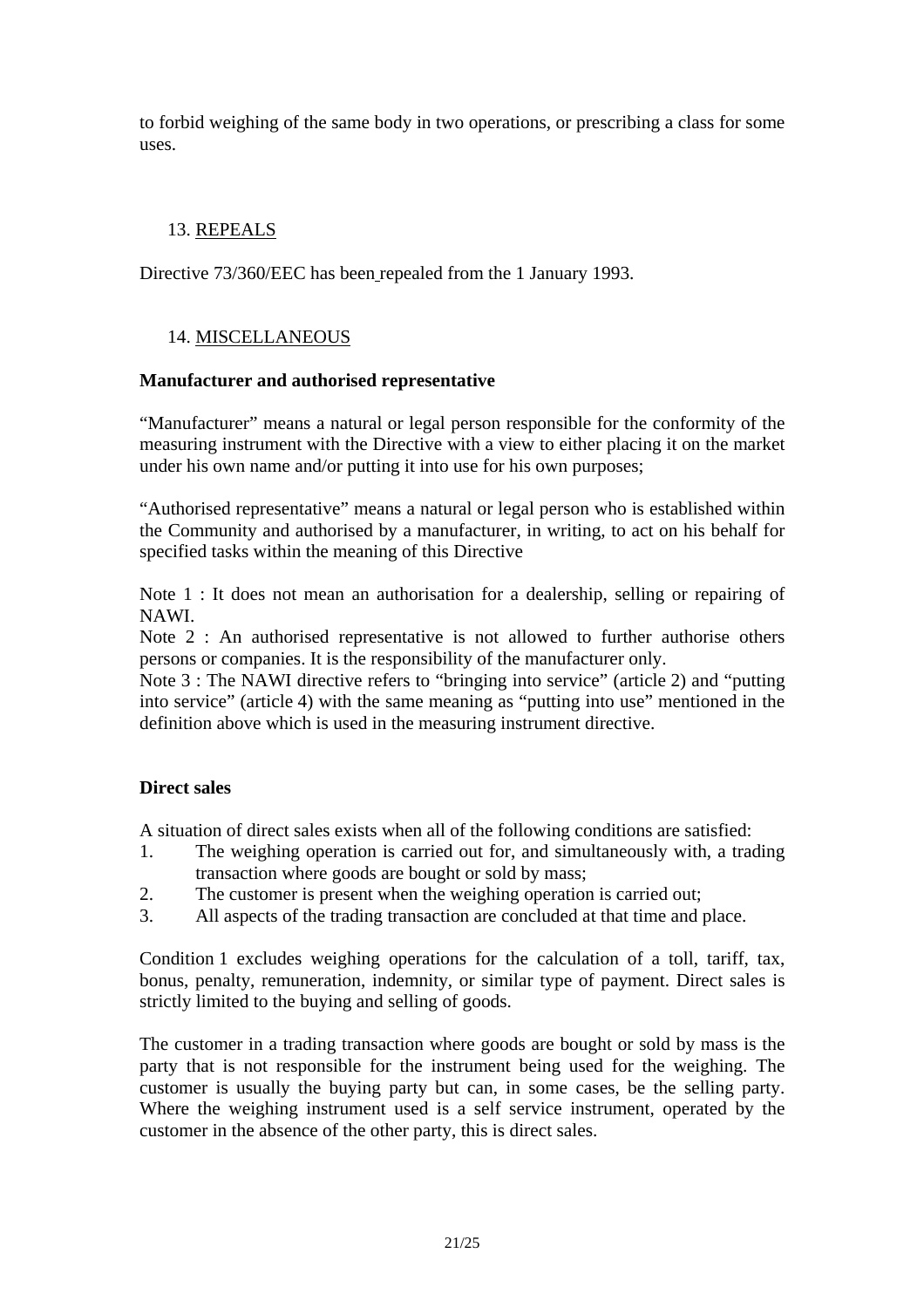# **Direct sales to the public**

Direct sales to the public exists when direct sales as defined above is taking place in respect of goods being bought or sold by a private person being the ultimate consumer.

### **Field trials**

Where a need to carry out trials in working conditions is established, this shall be dealt with by issuing a type approval certificate, limited in time according to point 1.4 of Annex II of the directive (two years, with possibility of extension by another three years), and, if necessary, limited in validity according to paragraph 1 of the same point. In the latter case, conditions for validity that one might think of could be, e.g. the number of instruments covered by the certificate, the location in which the instruments must be installed, and the like.

#### **Changing the instrument after it has been put into use**

According to the "Blue Guide" (Chapter 2), a product, which has been subject to important changes that aim to modify its original performance, purpose or type after it has been put into service, may be considered as a new product. This has to be assessed on a case-by-case basis and, in particular, in view of the objective of the directive and the type of products covered by the directive in question. Where a rebuilt or modified product is considered as a new product, it must comply with the provisions of the applicable directives when it is placed on the market and put into service. At least a manufacturer, with all his responsibilities, has to be defined for this new instrument. The person who carries out important changes to the product is responsible for verifying whether or not it should be considered as a new product.

In principle any extension or changing in a used instrument exceeding a repair or a service is considered a new product with all consequences concerning placing on the market and bringing into use.

For the judgement on whether a modification is important or not the following might be taken into account.

Article 3 (2nd paragraph) of Directive 90/384/EEC states: "In cases where the instrument includes or is connected to devices which are not used for the applications listed in article 1.2(a), such devices shall not be subject to the essential requirements".

From this it can be concluded that if devices, which are not used for the applications listed in article  $1(2)(a)$ , are connected to the instrument after it has been put into service, such a modification may be regarded as not important.

Another point to be taken into account is Annex I, preliminary observation, of Directive 90/384/EEC, that states : "Where an instrument includes or is connected to more than one indicating or printing device used for the applications listed in Article 1.2(a), those devices which repeat the results of the weighing operation and which cannot influence the correct functioning of the instrument shall not be subject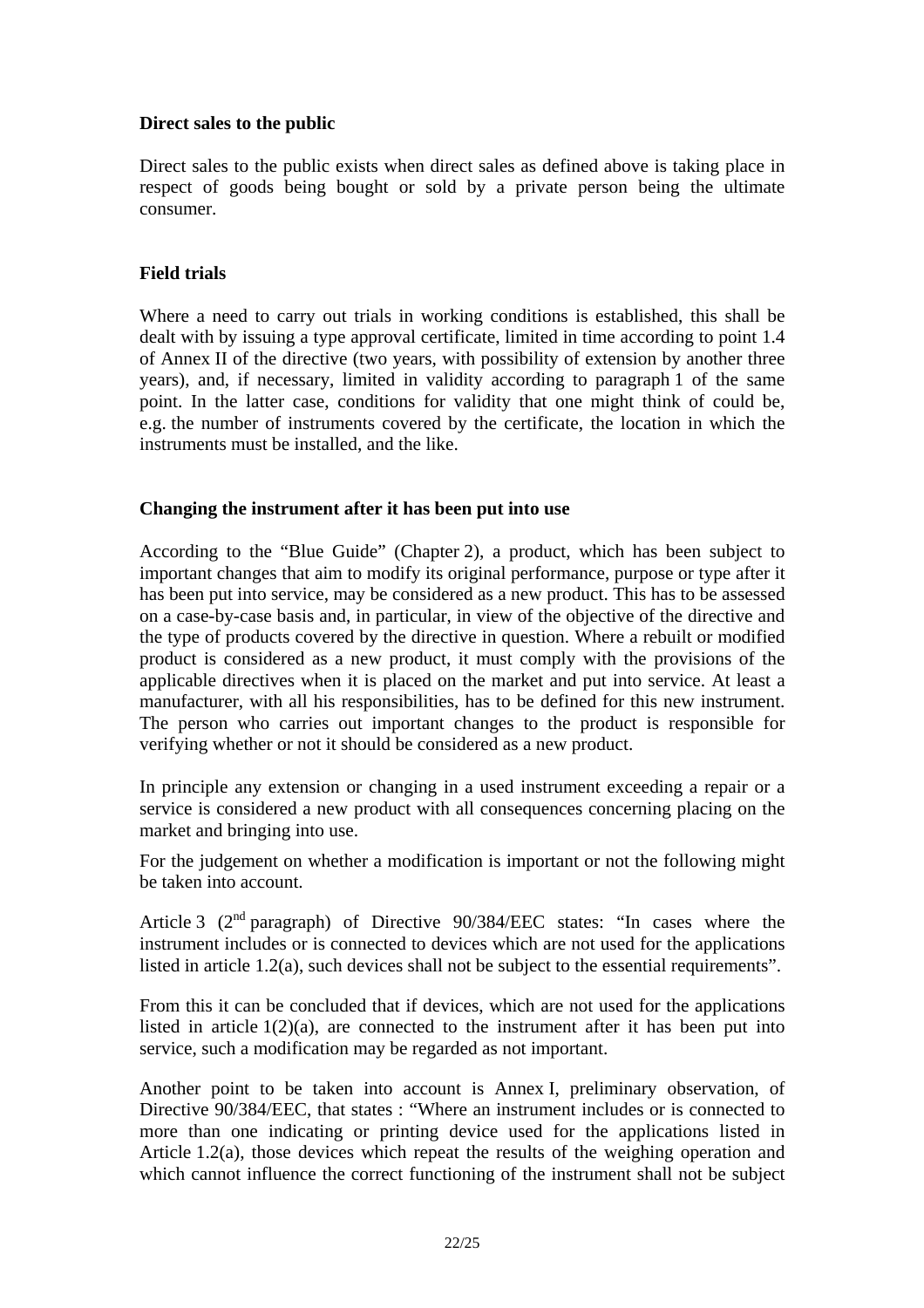to the essential requirements if the weighing results are printed or recorded correctly and indelibly by a part of the instrument which meets the essential requirements and the results are accessible to both parties concerned by the measurement.

However, in the case of instruments used for direct sales to the public, display and printing devices for the vendor and the customer must fulfil the essential requirements".

From this it can be concluded that connecting , for example, a printer to an instrument that is not used for direct sales to the public after it has been put into service is regarded as not being an important modification.

However, Article 12 of Directive 90/384/EEC states : "Where an instrument which is used for any of the applications referred to in Article 1.2(a) includes or is connected to devices that have not been subject to conformity assessment as referred to in Article 8, each of these devices shall bear the symbol restricting its use as defined by Annex IV.3. This symbol shall be affixed to the devices in a clearly visible and indelible form."

From the last point it can be concluded that connection of a POS to a direct selling scale is an important modification. The complete instrument needs to be submitted to a conformity assessment procedure and a declaration of conformity.

From this, it is justifiable to conclude that devices that have not been subject to conformity assessment shall bear the "red M", even if these devices are or have been connected to the instrument after it has been put into service. It is also justifiable to conclude that the person responsible for the modification shall affix the "red M".

*Note: It should be clear that when these devices have been connected to the instrument during the EC declaration of type conformity (guarantee of production quality) as referred to in Annex II.2, or the EC verification as referred to in Annex II.3, or the EC unit verification as referred to in Annex II.4, the manufacturer or his authorised representative shall affix the "red M".* 

# **Hybrid instruments**

Hybrid instruments are instruments that perform more than one measurement function.

Where a measuring instrument has a non-automatic weighing mode of operation together with one or more other measurement modes, then the instrument must be the subject of conformity assessment under directive 90/384/EEC in so far as it relates to the non-automatic weighing mode of operation. The other measurement modes could relate to automatic weighing, volume or length measurement, pressure measurement, etc.

The EC type approval certificate issued must clearly state that the EC conformity marking and green metrology sticker cover only the non-automatic weighing mode of operation and that the other measurement modes are the subject of national controls. These other measurement modes may not be the subject of national prescriptions in all Member States.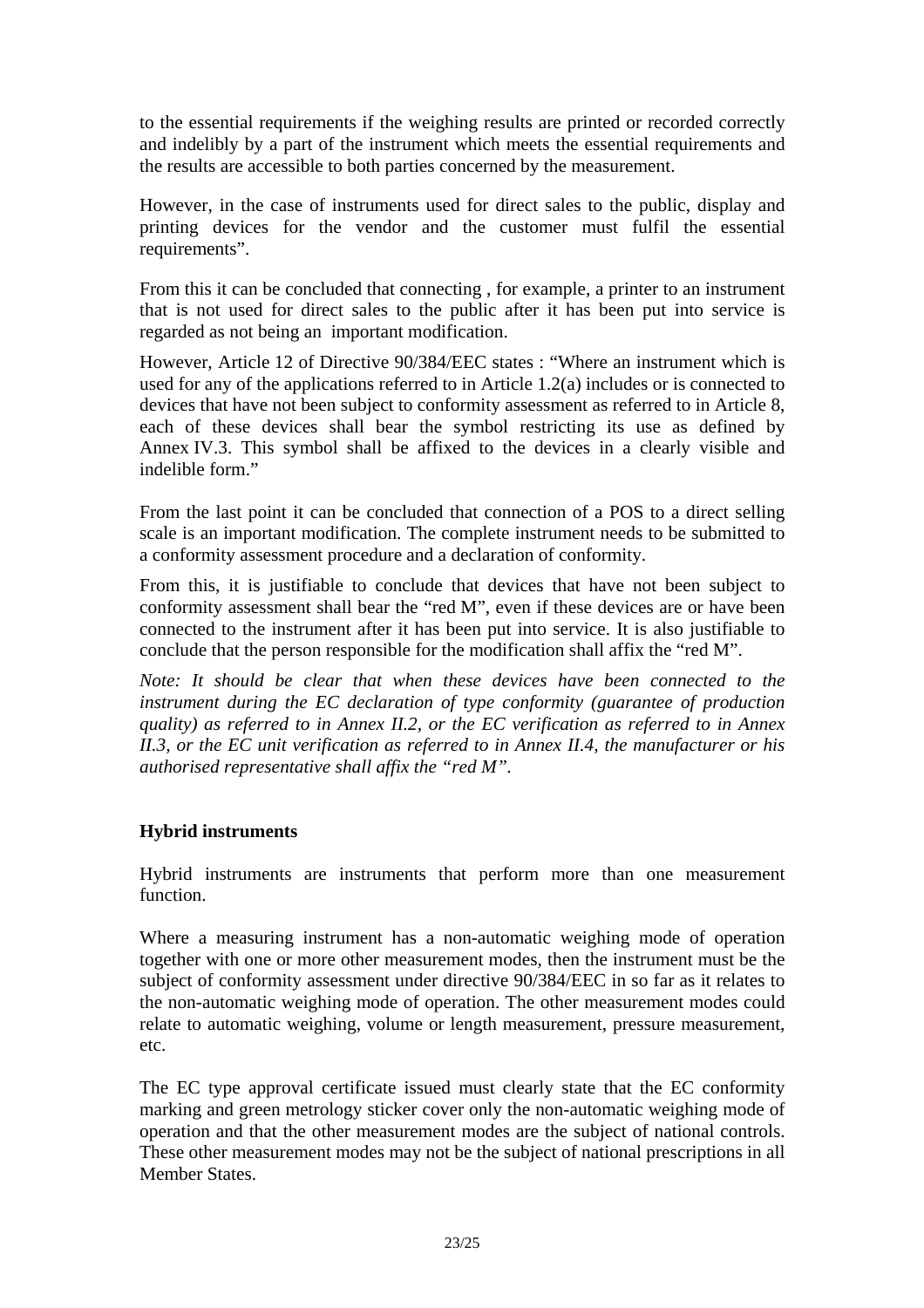A hybrid instrument having a non-automatic weighing mode of operation may therefore carry the CE conformity marking with green metrology sticker, as well as a national marking where appropriate.

Where an automatic weighing instrument has a non-automatic mode of operation for the purpose of calibration or setting up only, then the weighing instrument is only subject to national controls related to automatic weighing instruments, not to directive 90/384/EEC.

Note concerning the flow chart on next page :

In the drawing the "no CE marking" at the right end should be completed by "according to NAWI directive" so it means only "no green M" because the product could bear the CE marking for other directives.